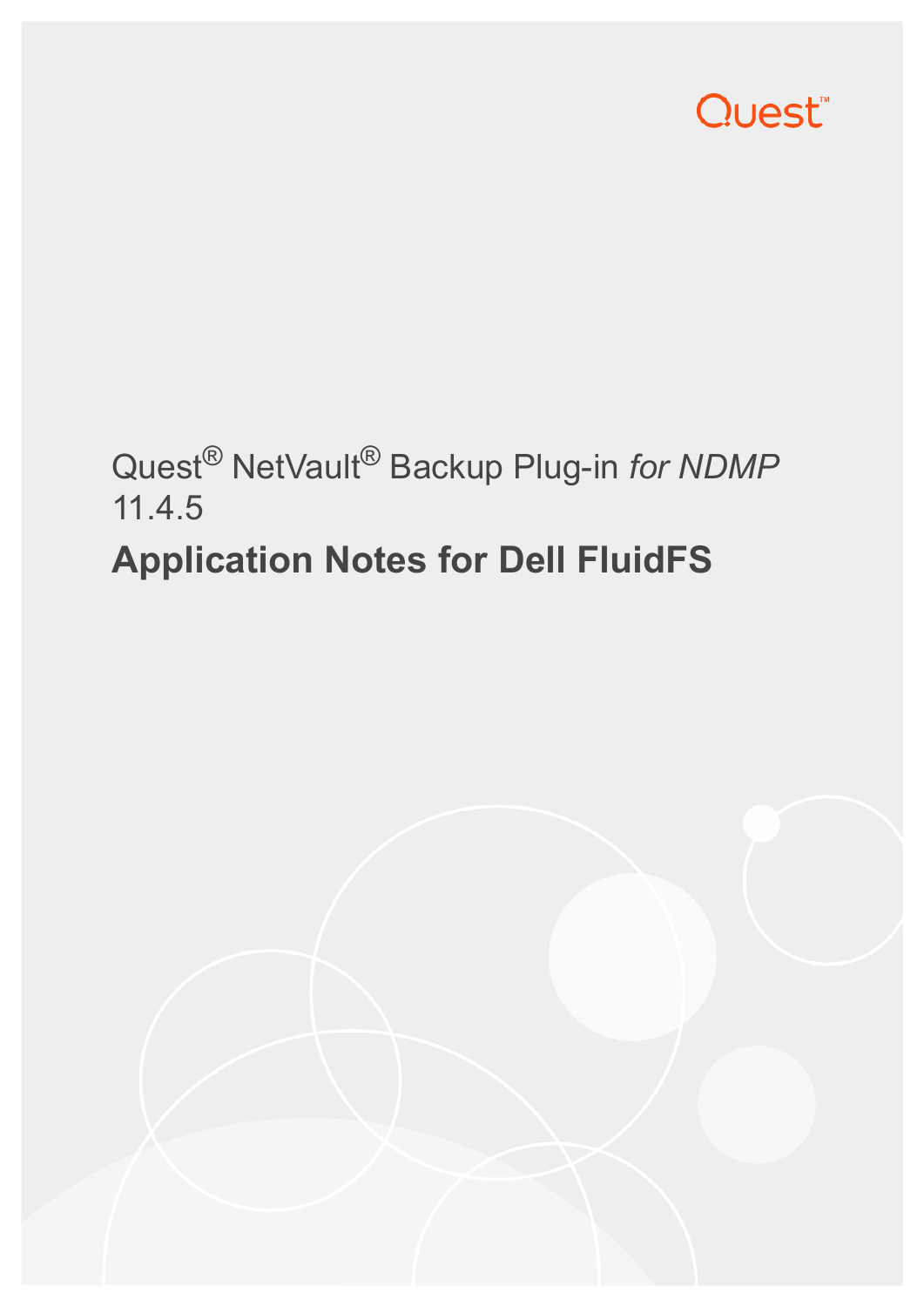#### **© 2018 Quest Software Inc.**

#### **ALL RIGHTS RESERVED.**

This guide contains proprietary information protected by copyright. The software described in this guide is furnished under a software license or nondisclosure agreement. This software may be used or copied only in accordance with the terms of the applicable agreement. No part of this guide may be reproduced or transmitted in any form or by any means, electronic or mechanical, including photocopying and recording for any purpose other than the purchaser's personal use without the written permission of Quest Software Inc.

The information in this document is provided in connection with Quest Software products. No license, express or implied, by estoppel or otherwise, to any intellectual property right is granted by this document or in connection with the sale of Quest<br>Software products. EXCEPT AS SET FORTH IN THE TERMS AND CONDITIONS AS SPECIFIED IN THE LICENSE<br>A EXPRESS, IMPLIED OR STATUTORY WARRANTY RELATING TO ITS PRODUCTS INCLUDING, BUT NOT LIMITED TO, THE IMPLIED WARRANTY OF MERCHANTABILITY, FITNESS FOR A PARTICULAR PURPOSE, OR NON-INFRINGEMENT. IN NO EVENT SHALL QUEST SOFTWARE BE LIABLE FOR ANY DIRECT, INDIRECT, CONSEQUENTIAL, PUNITIVE, SPECIAL OR INCIDENTAL DAMAGES (INCLUDING, WITHOUT LIMITATION, DAMAGES FOR LOSS OF PROFITS, BUSINESS<br>INTERRUPTION OR LOSS OF INFORMATION) ARISING OUT OF THE USE OR INABILITY TO USE THIS DOCUMENT, EVEN IF QUEST SOFTWARE HAS BEEN ADVISED OF THE POSSIBILITY OF SUCH DAMAGES. Quest Software makes no representations or warranties with respect to the accuracy or completeness of the contents of this document and reserves the right to make changes to specifications and product descriptions at any time without notice. Quest Software does not make any commitment to update the information contained in this document.

If you have any questions regarding your potential use of this material, contact:

Quest Software Inc. Attn: LEGAL Dept. 4 Polaris Way Aliso Viejo, CA 92656

Refer to our website [\(https://www.quest.com](https://www.quest.com)) for regional and international office information.

#### **Patents**

Quest Software is proud of our advanced technology. Patents and pending patents may apply to this product. For the most current information about applicable patents for this product, please visit our website at [https://www.quest.com/legal.](https://www.quest.com/legal)

#### **Trademarks**

Quest, the Quest logo, Join the Innovation, and NetVault are trademarks and registered trademarks of Quest Software Inc. For a complete list of Quest marks, visit [https://www.quest.com/legal/trademark-information.aspx.](https://www.quest.com/legal/trademark-information.aspx) All other trademarks and registered trademarks are property of their respective owners.

#### **Legend**

- **WARNING: A WARNING icon indicates a potential for property damage, personal injury, or death.**
- **CAUTION: A CAUTION icon indicates potential damage to hardware or loss of data if instructions are not followed.** Ţ
- **IMPORTANT NOTE**, **NOTE**, **TIP**, **MOBILE**, or **VIDEO:** An information icon indicates supporting information.f.

NetVault Backup Plug-in *for NDMP* Application Notes for Dell FluidFS Updated - February 2018 Software Version - 11.4.5 NCG-120-11.4.5-EN-01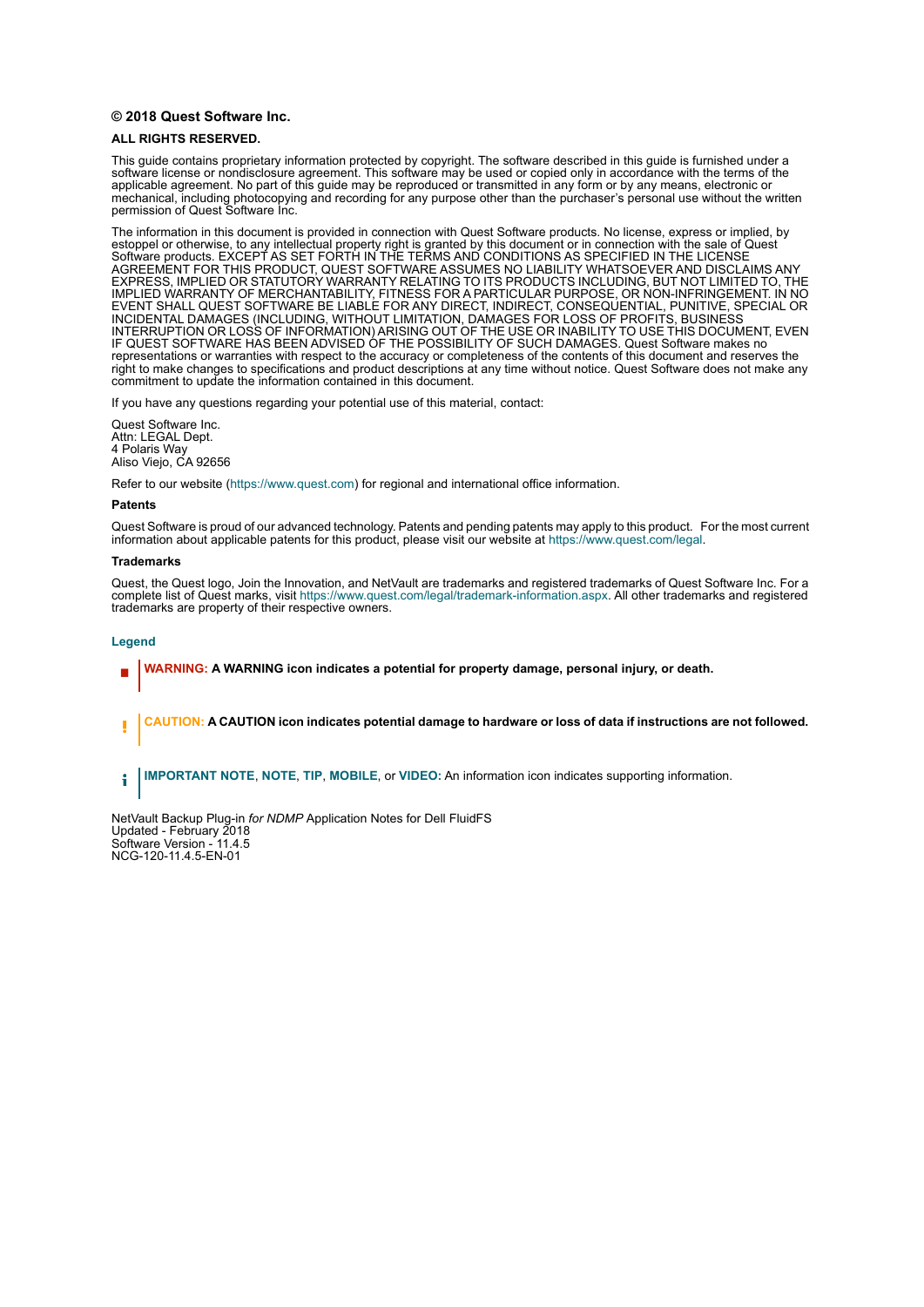### **Contents**

| Quest NetVault Backup Plug-in for NDMP 11.4.5 Application Notes for Dell FluidFS<br>Contents | 3 |
|----------------------------------------------------------------------------------------------|---|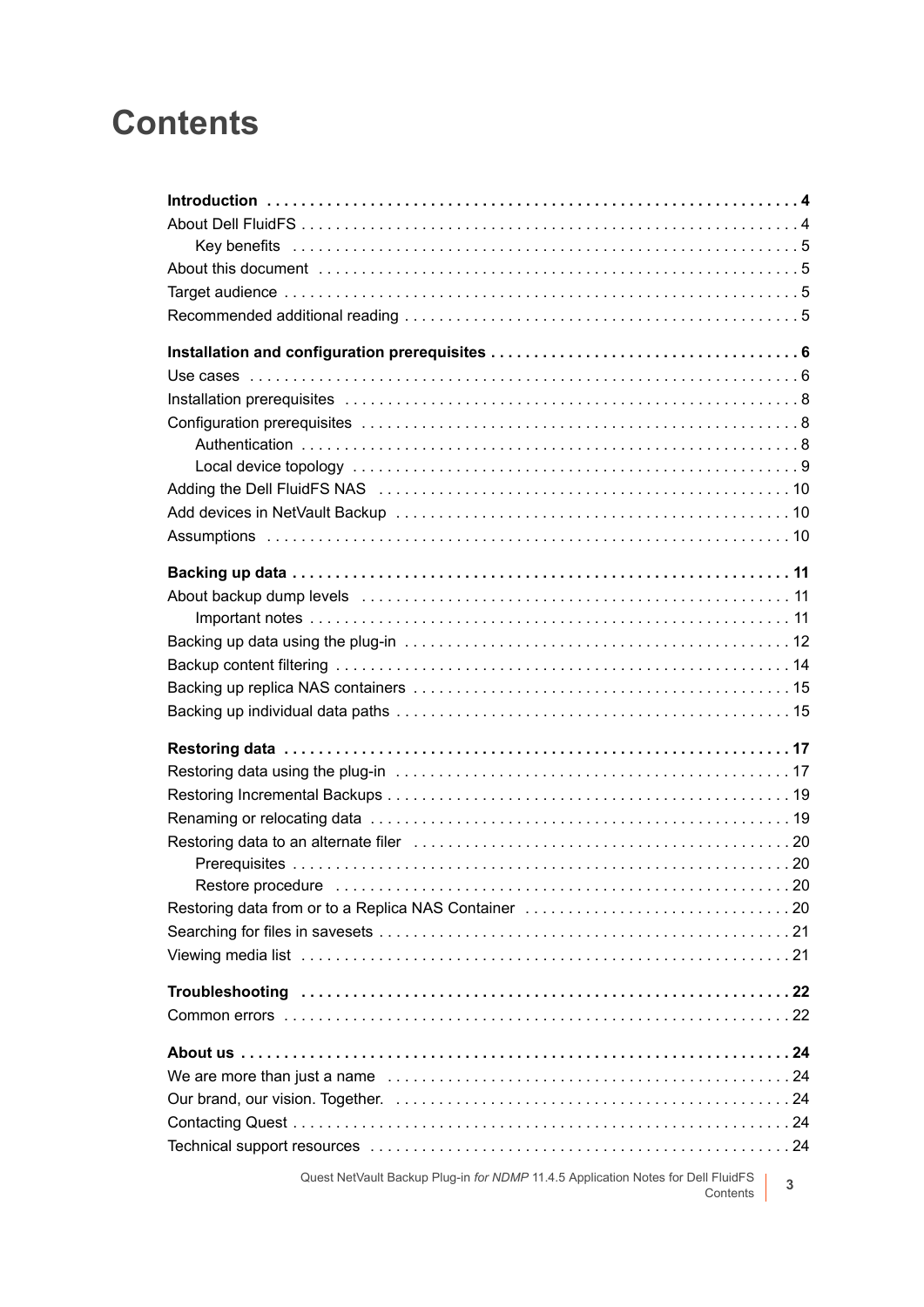# **Introduction**

**1**

- <span id="page-3-0"></span>**•** [About Dell FluidFS](#page-3-1)
- **•** [About this document](#page-4-1)
- **•** [Target audience](#page-4-2)
- **•** [Recommended additional reading](#page-4-3)

## <span id="page-3-1"></span>**About Dell FluidFS**

Dell FluidFS is a proprietary, scaled-out, distributed file system that adds file services to the Dell EqualLogic, Dell Compellent, and Dell PowerVault storage product lines. (FluidFS running on Dell PowerVault NX3500/36x0, Dell EqualLogic FS7500/76x0, and Dell Compellent FS8600 NAS Appliances is also referred to as firmware.)

The FluidFS architecture is open-standards-based, supports industry-standard protocols, and provides innovative features that relate to high availability, performance, efficient data management, data integrity, and data protection. As a core component of the Dell Fluid Data architecture, FluidFS brings differentiated value to the various Dell storage offerings. It is a network-attached storage (NAS) file system that is accessed by using Common Internet File System (CIFS) and Network File System (NFS) protocols.

The high-availability and data-integrity capabilities of FluidFS provide a solid foundation for a strong data-protection strategy. Additional elements built on this foundation include snapshots, replication, and Network Data Management Protocol (NDMP)-based backups, which protect data against localized failures, outages, and disasters.

- **Snapshots:** Fast, point-in-time, read-only copies of NAS volumes that users can access to recover files or directories.
- **Replication:** Local or remote disk copy that administrators can use for disaster recovery or to recover data if a service interruption occurs.
- **NDMP-based backups:** Full data backups of NAS storage using NDMP-compliant Data Management Application (DMA) devices and backup devices such as tape drives and disks.
- **Two-way NDMP backup (Direct NDMP):** Enables directly attaching FC tape to the FC switch used by FluidFS, and not through a DMA server. The backup data is transferred directly across Fibre Channel to the attached backup target without traveling across the LAN. Only the backup control data travels across the LAN from the NDMP client with backup software.
- **i** | NOTE: iSCSI solutions and direct connection to a single controller are not supported.

The Quest® NetVault® Backup Plug-in *for NDMP* (Plug-in *for NDMP*) integrates with NetVault Backup so that you can maximize the benefits of NDMP. The Plug-in *for NDMP* enhances backup performance and uses data transfer over the network, while maintaining centralized backup administration, and providing fast, online backup and restore of data. Available for UNIX, Windows, and Linux, the plug-in, combined with the Dell NAS FluidFS architecture, provides a full-featured solution that includes replication, backup, recovery, automation control, direct access restores, and Dynamically Shared Devices. It provides central management and an easy-to-use interface, which simplifies deployment.

This document covers the scenarios and configuration options for using this integrated solution.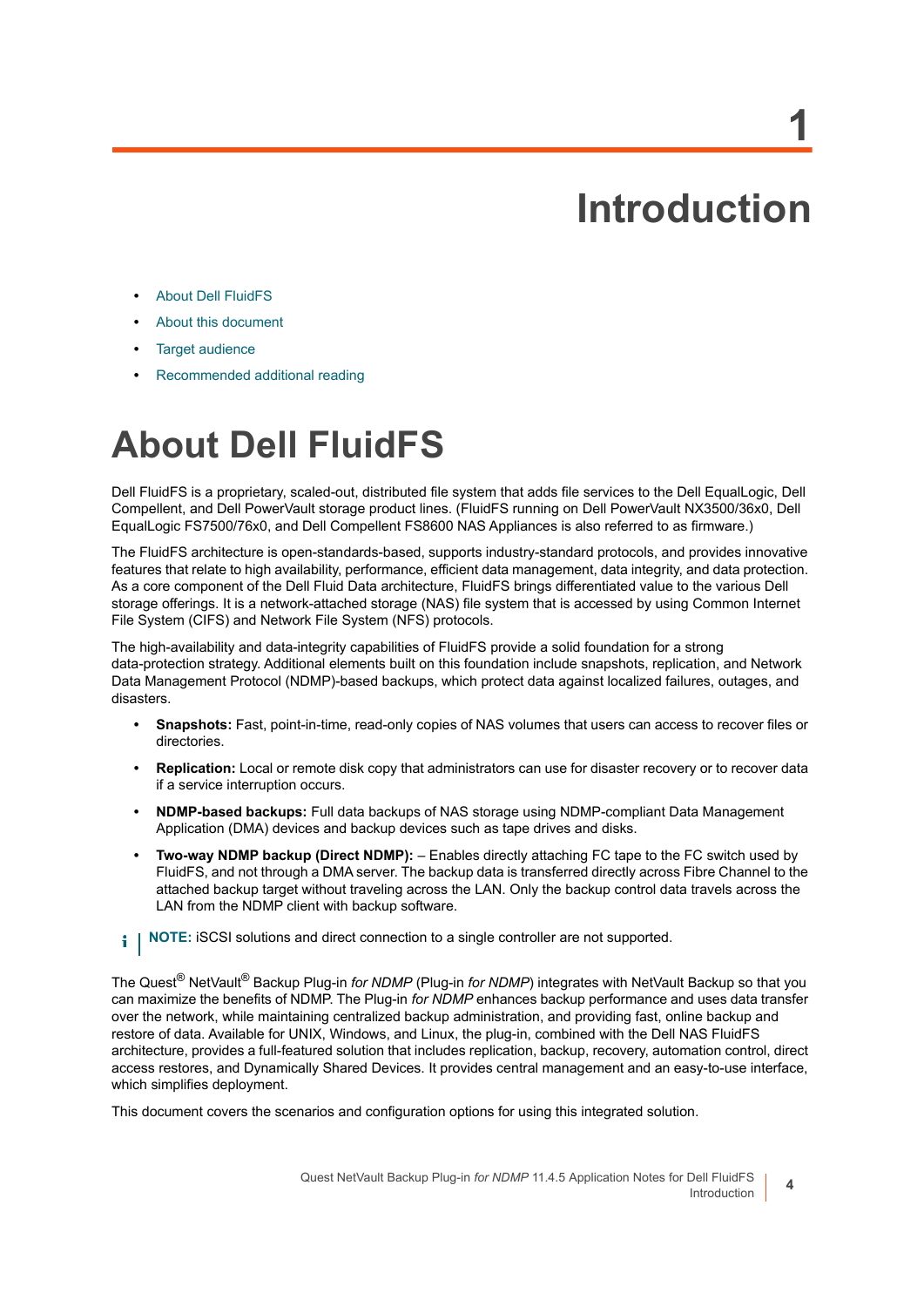### <span id="page-4-0"></span>**Key benefits**

- **•** Unified IP storage solution (FC, iSCSI, CIFS, NFS)
- **•** Asynchronous, file-system-level, snapshot-based replication to peer NAS Series systems
- **•** User-restorable snapshots
- **•** NDMP-based backups

## <span id="page-4-1"></span>**About this document**

This document provides information about using the Plug-in *for NDMP* with Dell FluidFS. It is intended as a supplement to the *Quest NetVault Backup Plug-in for NDMP User's Guide* that describes the common procedures for installing and configuring the plug-in.

# <span id="page-4-2"></span>**Target audience**

This document is intended for system administrators and others responsible for installing, configuring, and using the Plug-in *for NDMP*. An understanding of filer administration and the host platform is assumed.

## <span id="page-4-3"></span>**Recommended additional reading**

- **•** NetVault Backup documentation
	- **▪** *Quest NetVault Backup Installation Guide*: This guide provides details on installing the NetVault Backup Server and Client software.
	- **▪** *Quest NetVault Backup Administrator's Guide*: This guide explains how to use NetVault Backup and describes the functionality common to all plug-ins.
	- **▪** *Quest NetVault Backup CLI Reference Guide*: This guide provides a description of the commandline utilities.
	- **▪** *Quest NetVault Backup Plug-in for NDMP Application Notes:* These notes provide filer-specific information.

You can download these guides from<https://support.quest.com/technical-documents>.

- **•** Dell FluidFS documentation: You can download the FluidFS documentation from [http://www.dellstorage.com/.](http://www.dellstorage.com/)
- **•** Dell FluidFS version 5.0 Administrator's Guide: You can download the Dell FluidFS version 5.0 Administrator's Guide from [http://www.dell.com/support/manuals/us/en/04/dell-compellent-fs8600/FluidFS-](http://www.dell.com/support/manuals/us/en/04/dell-compellent-fs8600/FluidFS-V5.0-Admin-Guide)[V5.0-Admin-Guide.](http://www.dell.com/support/manuals/us/en/04/dell-compellent-fs8600/FluidFS-V5.0-Admin-Guide)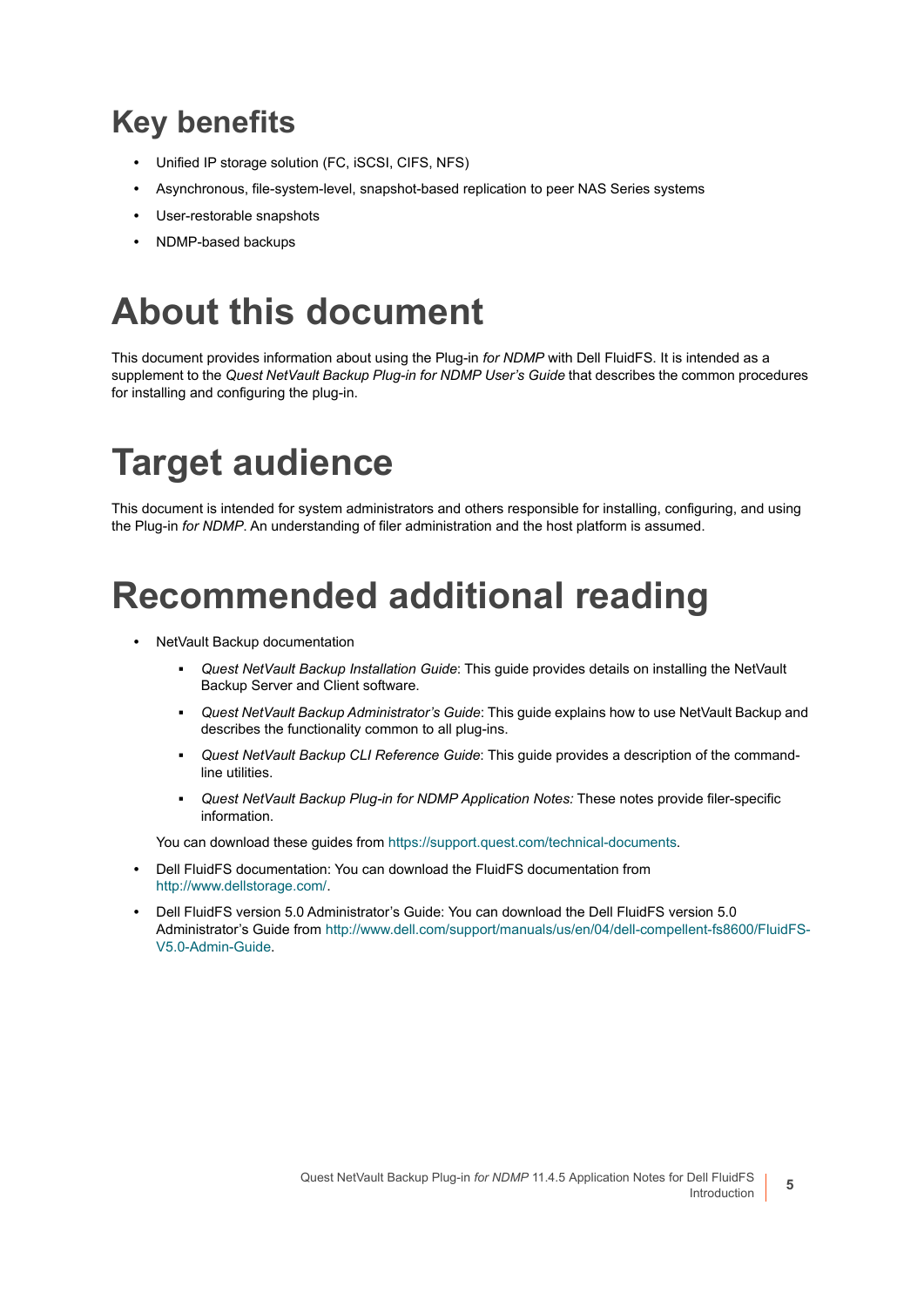**6**

# <span id="page-5-0"></span>**Installation and configuration prerequisites**

- **•** [Use cases](#page-5-1)
- **•** [Installation prerequisites](#page-7-0)
- **•** [Configuration prerequisites](#page-7-1)
- **•** [Adding the Dell FluidFS NAS](#page-9-0)
- **•** [Add devices in NetVault Backup](#page-9-1)
- **•** [Assumptions](#page-9-2)

## <span id="page-5-1"></span>**Use cases**

There are two primary groups of protection options for use with the NetVault Backup products and the Dell FluidFS NAS architecture:

- **•** The first option is to use NetVault Backup as a configuration item providing services for data protection operations. This option lets you implement a simple method for data protection and recovery scenarios. You can store data on a disk-based target, such as the DR4000 Series appliance or a traditional tape library.
- **•** The second option lets you use NetVault Backup as a configuration item that provides services for data-protection operations that complement NAS server replication. This option lets you implement a simple method for data protection and recovery scenarios, while providing extra availability options. As with the first option, you can store data on a disk-based target, such as the DR4000 Series appliance, or a traditional tape library.

The following list provides examples of these two protection options:

- **•** Backing up one or more NAS Containers
- **•** Backing up NAS Containers from multiple Dell NAS clusters
- **•** Backing up Replica Containers
- **•** Restoring backups to a different NAS Container
- **•** Restoring or relocating (or both) backups to a different Dell NAS cluster
- **•** Restoring backups from a Replica Container
- **•** Include or exclude certain paths for NDMP backup and restore operations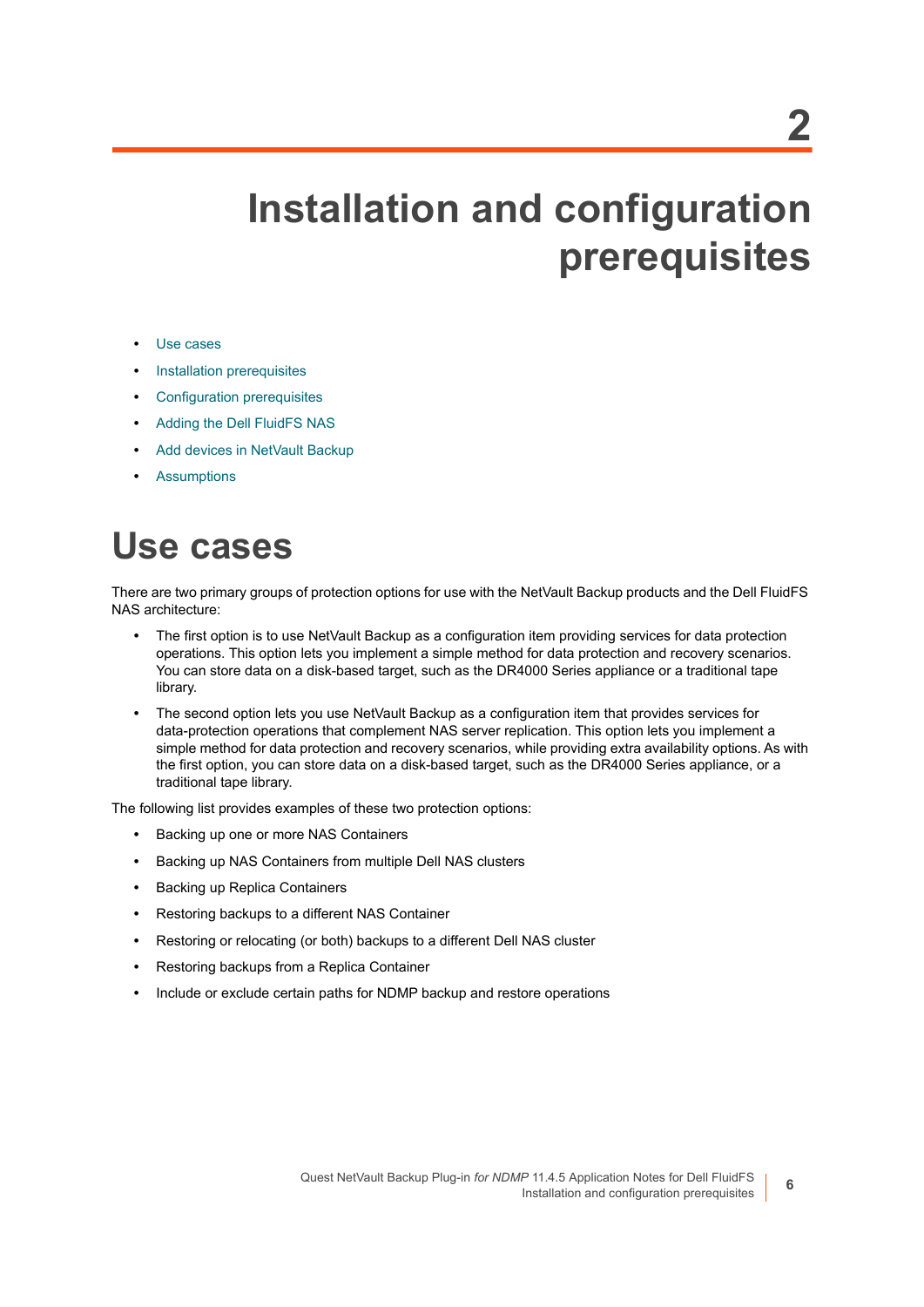### **Figure 1. Backing up multiple NAS Containers**







**Figure 3. Backing up NAS Containers using Local Topology**

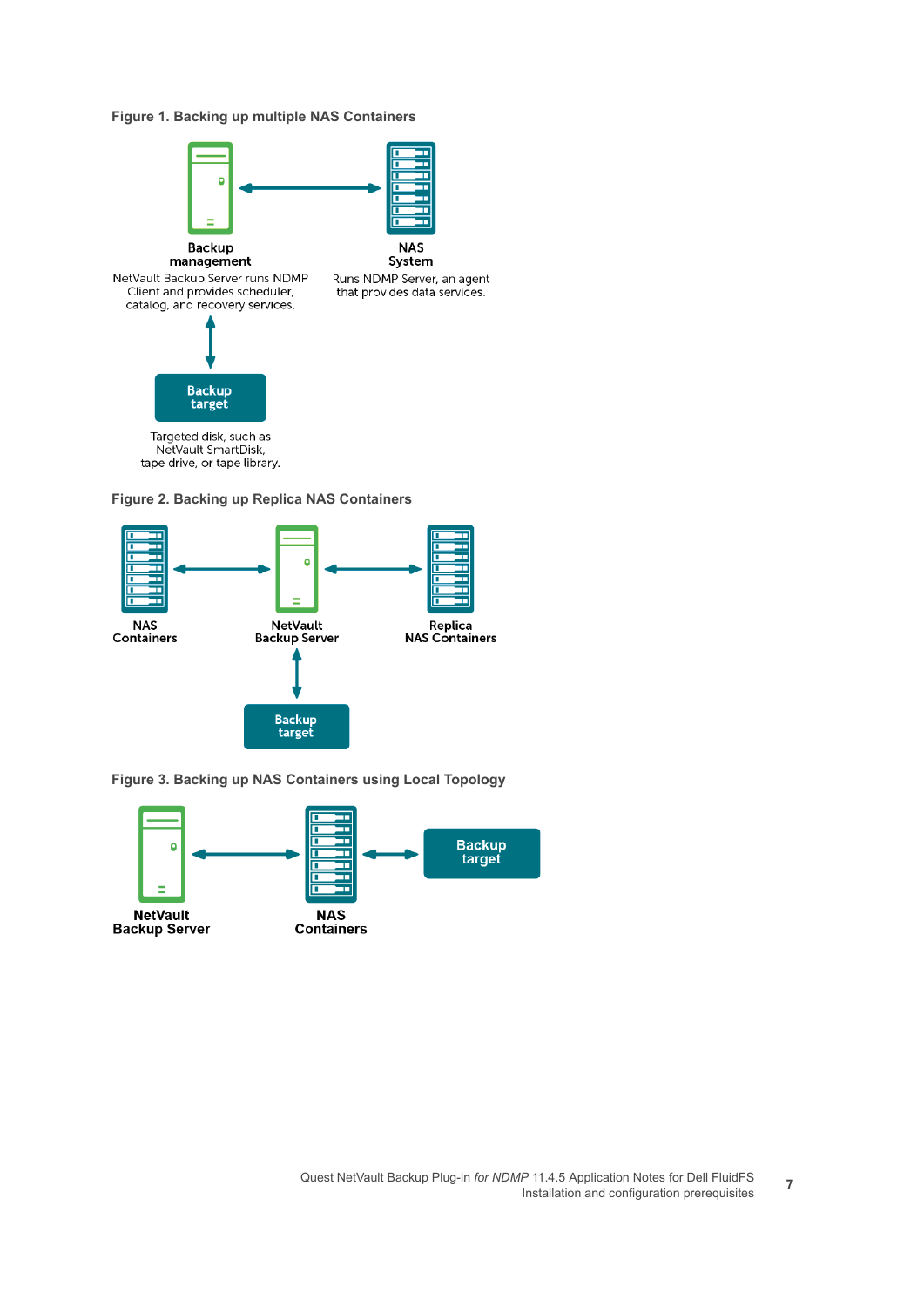## <span id="page-7-0"></span>**Installation prerequisites**

In addition to the installation prerequisites covered in the *Quest NetVault Backup Plug-in for NDMP User's Guide*, verify that the following requirements are met:

- **Hardware requirements**: For information about FluidFS Servers, see the Dell website at: <http://www.dellstorage.com/WorkArea/DownloadAsset.aspx?id=1578>
- **Software requirements:** For information about software requirements and supported filer operating systems, see the *Quest NetVault Backup Compatibility Guide* available at: <https://support.quest.com/technical-documents>
- **NOTE:** The installation and configuration procedures are described in the *Quest NetVault Backup Plug-in for NDMP User's Guide.*

## <span id="page-7-1"></span>**Configuration prerequisites**

In addition to the configuration prerequisites covered in the *Quest NetVault Backup Plug-in for NDMP User's Guide*, verify that the requirements in the following two sections are met.

### <span id="page-7-2"></span>**Authentication**

Verify that the following authentication requirements are met:

- **NDMP Service**: On the FluidFS Server, ensure that the NDMP services are started.
- **User account for NDMP backups and restores:** Assign a password to the default NDMP user (backup user) or create a user on the filer using either the FluidFS Group Manager or CLI. Consult the relevant filer documentation for instructions on creating a user account.

Log on with this user account when adding the NDMP Server or reconfiguring the plug-in authentication details.

**Figure 4. Modify NDMP settings dialog box**

| Modify NDMP settings |                                                                     |                                          | ⊠        |
|----------------------|---------------------------------------------------------------------|------------------------------------------|----------|
| NAS Cluster FS7500A  |                                                                     |                                          | 0        |
|                      | <b>NDMP</b> settings<br>* Password:<br>* Confirm Password:<br>Port: | User name: backup_user<br>Υ<br><br>10000 |          |
|                      |                                                                     |                                          |          |
|                      |                                                                     | OK                                       | X Cancel |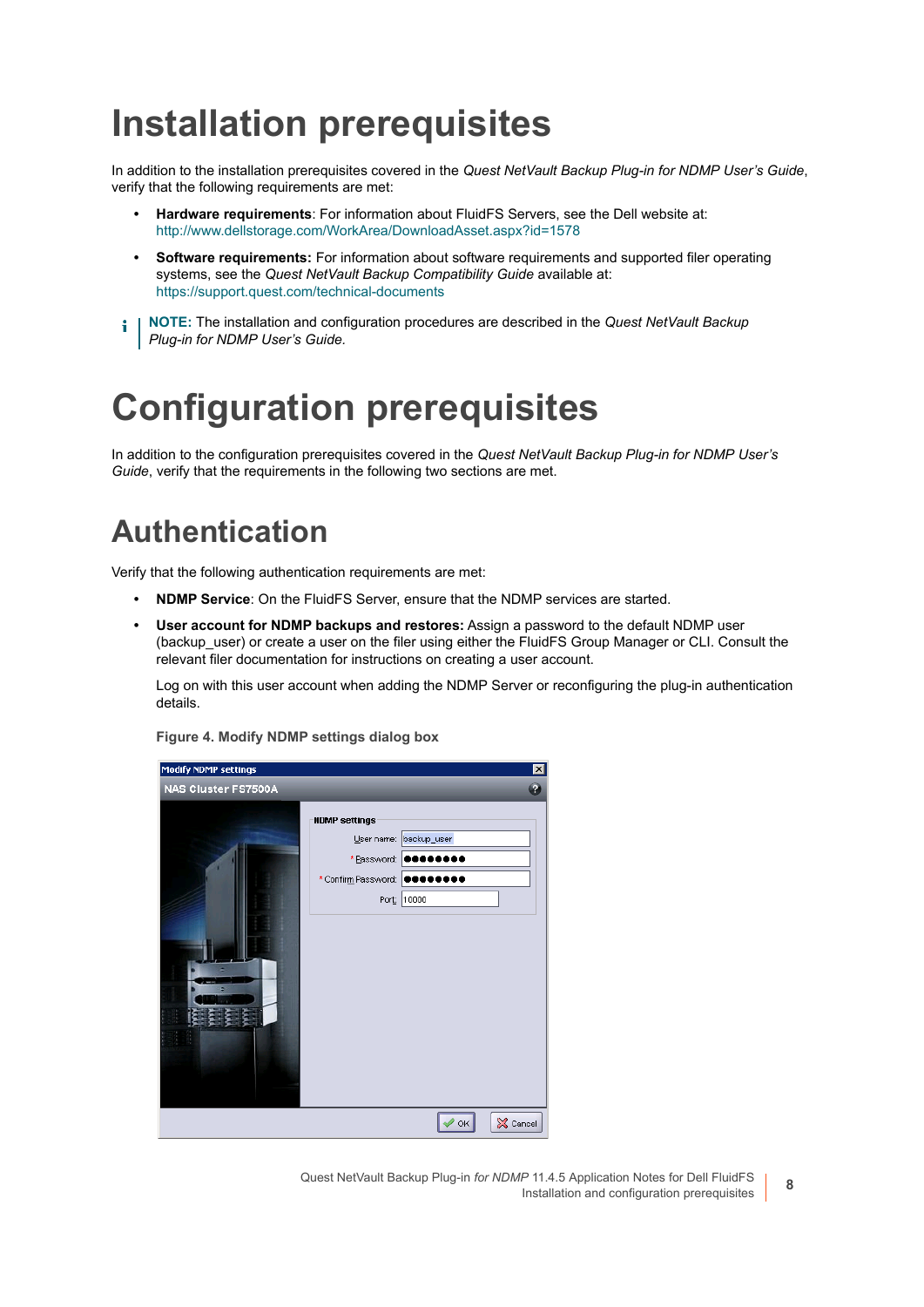**• Networking and infrastructure:** Verify that the NAS Cluster IP Addresses are preconfigured so that you can use them when you add the Dell FluidFS NAS to the Plug-in *for NDMP*.

**NOTE:** The Dell FluidFS NAS also assigns IP addresses to each controller in the cluster. Do not use î these IP addresses when you add the Dell NAS to the plug-in.

**• Add the NetVault Backup Server to the Dell NAS:** In the **Configure DMA Servers** dialog box for Dell NAS, add the IP address of the NetVault Backup Server.

**Figure 5. Configure DMA servers dialog box**

| <b>Configure DMA servers</b> |                                                | ⊠                                                  |
|------------------------------|------------------------------------------------|----------------------------------------------------|
| NAS Cluster FS7500A          |                                                |                                                    |
|                              | Enter up to three DMA servers.<br>10.8.212.147 | $\circledcirc$<br><b>Add</b><br>Modify<br>汉 Delete |
|                              | $\sqrt{a}$ OK                                  | $\boxtimes$ Cancel                                 |

### <span id="page-8-0"></span>**Local device topology**

This section describes local device topology configuration requirements and guidelines.

Before configuring or adding the NAS Filer to the NetVault Backup application, verify that the devices are attached and visible on all nodes in the cluster.

#### **Example:**

Verify that all aliases have been set and the operational status is "Optimal" by running the command "system data-protection tape-devices list–"

### Reference - Display all device alias:

```
CLI> system data-protection tape-devices list --
Name, Physical ID, Device Type, Status, Status per Controller
STK_L180,media:STK:L180:7UUDY0030W:0x2100000d7709a3dc,Library,Optimal
STK_L180D1,tape:HP:Ultrium_5-SCSI:7UUDY0030X:0x2100000d7709a3dc,Tape,Optimal
STK_L180D2,tape:HP:Ultrium_5-SCSI:7UUDY0030Y:0x2100000d7709a3dc,Tape,Optimal
STK_L180D3,tape:HP:Ultrium_5-SCSI:7UUDY0030Z:0x2100000d7709a3dc,Tape,Optimal
STK_L180D4,tape:HP:Ultrium_5-SCSI:7UUDY00310:0x2100000d7709a3dc,Tape,Optimal
STK_L180D5,tape:HP:Ultrium_5-SCSI:7UUDY0032G:0x2100000d7709a3dc,Tape,Optimal
STK_L180D6,tape:HP:Ultrium_5-SCSI:7UUDY0032H:0x2100000d7709a3dc,Tape,Optimal
STK_L180D7,tape:HP:Ultrium_5-SCSI:7UUDY0032I:0x2100000d7709a3dc,Tape,Optimal
STK_L180D8,tape:HP:Ultrium_5-SCSI:7UUDY0032J:0x2100000d7709a3dc,Tape,Optimal
STK_L180D9,tape:HP:Ultrium_5-SCSI:7UUDY0032K:0x2100000d7709a3dc,Tape,Optimal
STK_L180DA,tape:HP:Ultrium_5-SCSI:7UUDY0032L:0x2100000d7709a3dc,Tape,Optimal
```
Quest NetVault Backup Plug-in *for NDMP* 11.4.5 Application Notes for Dell FluidFS Installation and configuration prerequisites **<sup>9</sup>**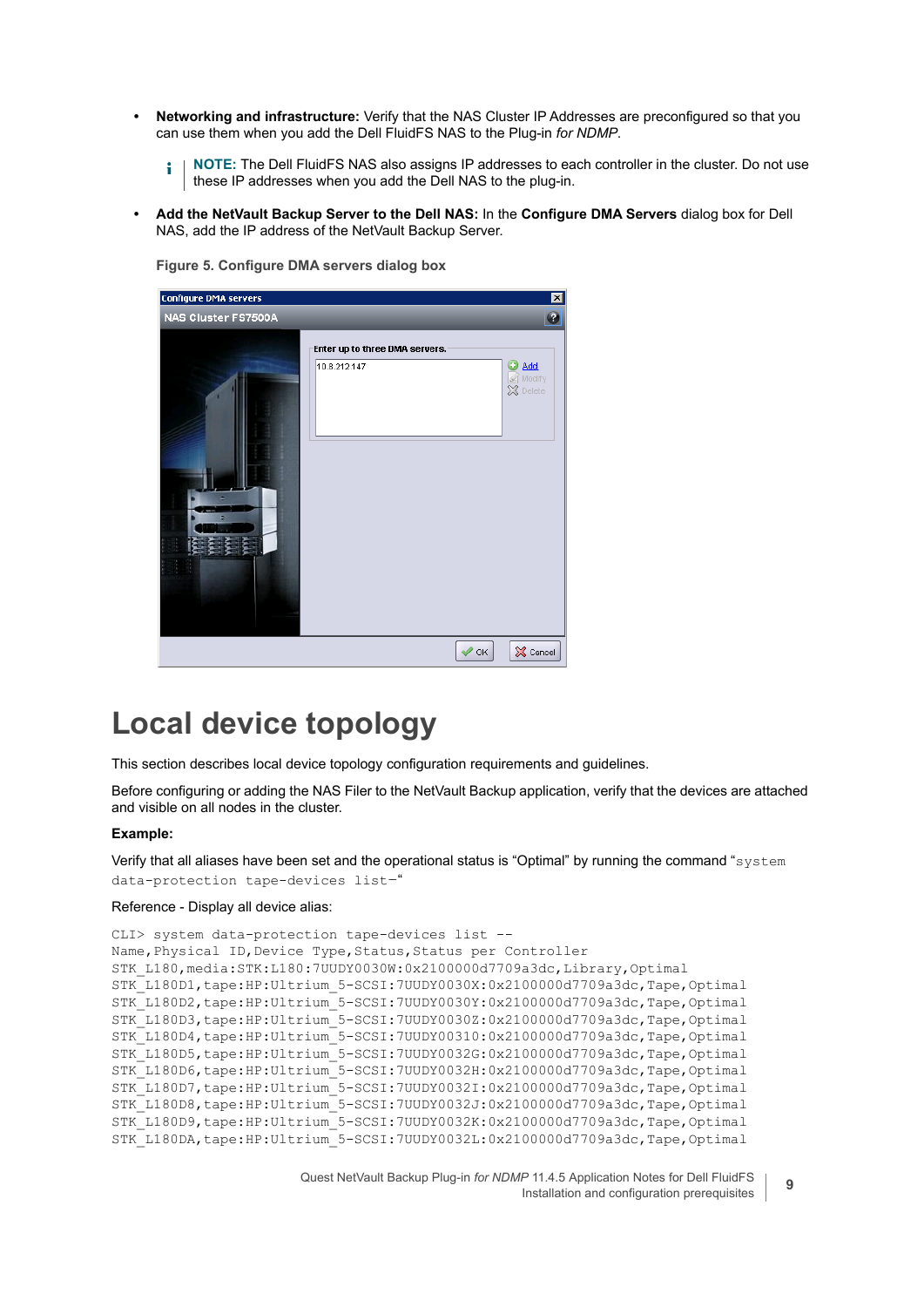If the aliases are not set or need modification, see the *Dell FluidFS version 5.0 Administrator's Guide*.

The examples provided here are for your reference; these examples are limited and noninclusive. For queries and issues, contact your FluidFS Support team.

Reference - Display all discovered devices:

CLI> system data-protection tape-devices discovered-list –

Reference - Add a device alias:

Changer:

```
CLI> system data-protection tape-devices add media:STK:L700::0x500065b152501600 
STK_L700P1
```
Tape:

```
CLI> system data-protection tape-devices add tape:IBM:ULT3580-
TD4:9I0E1Z_01_:0x500065b152501600 STK_L700D1P1
```
## <span id="page-9-0"></span>**Adding the Dell FluidFS NAS**

You can configure the Dell FluidFS to use one or more NAS Cluster IP addresses. When you add the Dell NAS Server to the Plug-in *for NDMP*, use any one of the NAS Cluster IP addresses.

## <span id="page-9-1"></span>**Add devices in NetVault Backup**

On the NetVault Backup Server machine, add the library attached to the filer to the NetVault Backup Server to configure using the local topology. Ensure that the devices added are relative to the FluidFS.

To add a device, see the *Quest NetVault Backup Administrator's Guide*.

## <span id="page-9-2"></span>**Assumptions**

It is assumed that the users implementing the procedures described in this document have expertise in the following areas:

- **•** NetVault Backup installation, configuration, and administration.
- **•** FluidFS Server configuration and administration.
- **•** Intermediate networking expertise, including routing, name resolution, and TCP/IP.
- **•** Intermediate NFS and CIFS Protocol setup and administration expertise.
- **•** Intermediate Windows Authentication and Active Directory administration expertise.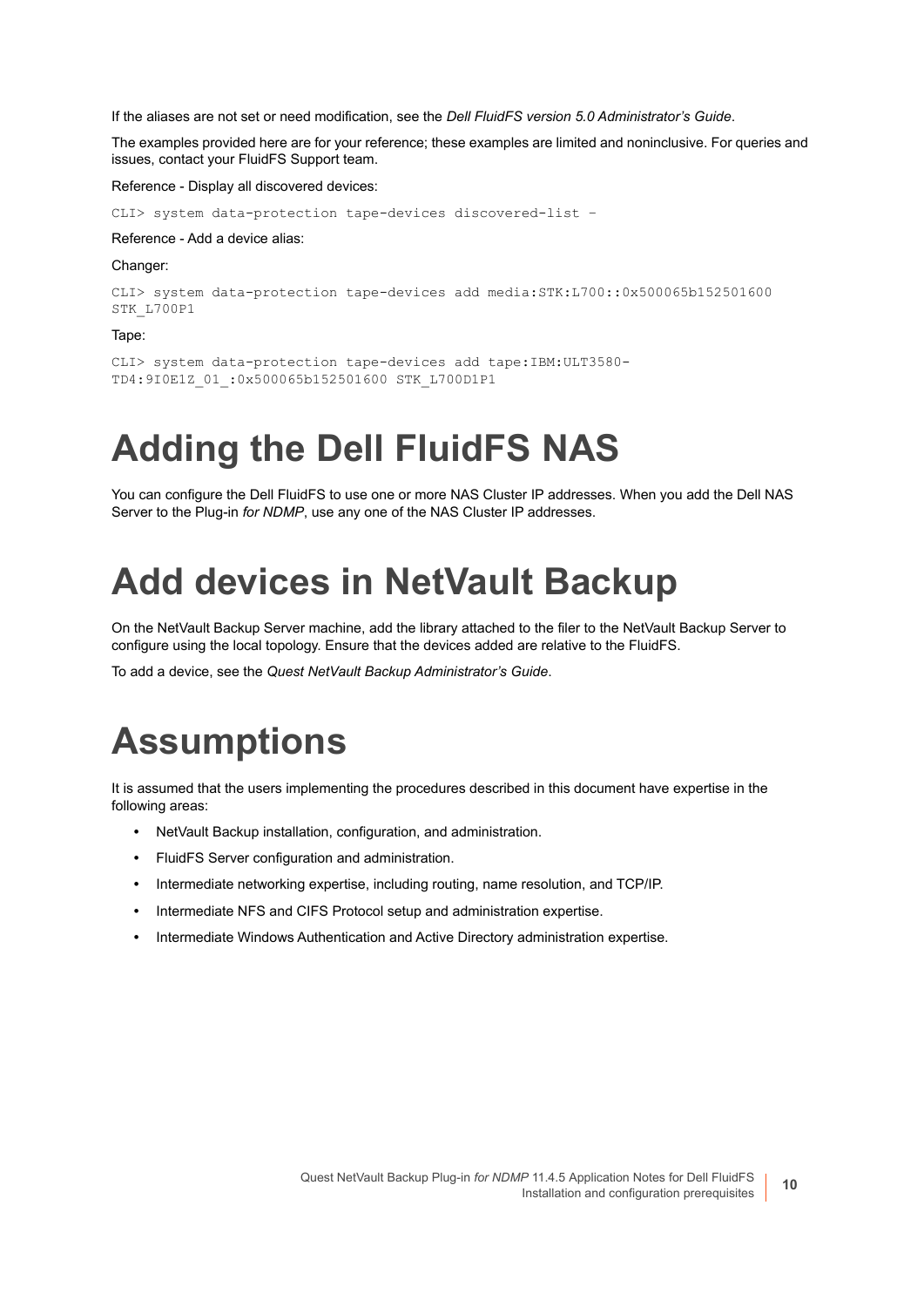## **Backing up data**

- <span id="page-10-0"></span>**•** [About backup dump levels](#page-10-1)
- **•** [Backing up data using the plug-in](#page-11-0)
- **•** [Backup content filtering](#page-13-0)
- **•** [Backing up replica NAS containers](#page-14-0)
- **•** [Backing up individual data paths](#page-14-1)

### <span id="page-10-1"></span>**About backup dump levels**

The Plug-in *for NDMP* supports both Full and Incremental Backups. The backup type is determined by the Dump Level that can be set to Level 0 for a Full Backup or Levels 1 through 9 for Incremental Backups:

- **Level 0 or Full Backup:** A Full Backup provides a backup of all the data in the selected path.
- **Level 1 through 9 or Incremental Backup:** The Incremental Backups base themselves on the most recent lower-level Incremental Backup, and include any data that has changed or is new since the last Full or Incremental Backup.

### **Examples:**

- **▪** Level 1 Incremental Backup includes any data that has changed or is new since the last Level 0 or Full Backup.
- **▪** Level 2 Incremental Backup includes any data that has changed or is new since the last Level 1 Incremental Backup, and so on, up to dump level 9.

### <span id="page-10-2"></span>**Important notes**

- **•** If a directory is included in a dump level 0 backup, it is included in all future dumps even if no changes have occurred. In this instance, the directory is empty and does not contain content. However, it does not negatively affect the recovery of data.
- **•** Only one dump level is maintained for each selected set of data. For example, after performing Level 1, Level 2, and Level 3 Incremental Backups, if you perform a Full Backup, the dump level is reset to 0. The next instance of the Incremental Backup is based on the Full Backup.
- **•** If an Incremental Backup fails, the subsequent backup is based on the most recent backup of a lower level. For example, if dump level 1 is completed successfully, but dump level 2 fails, dump level 3 is based on dump level 1. The failure of an Incremental Backup is noted in the NetVault Backup logs.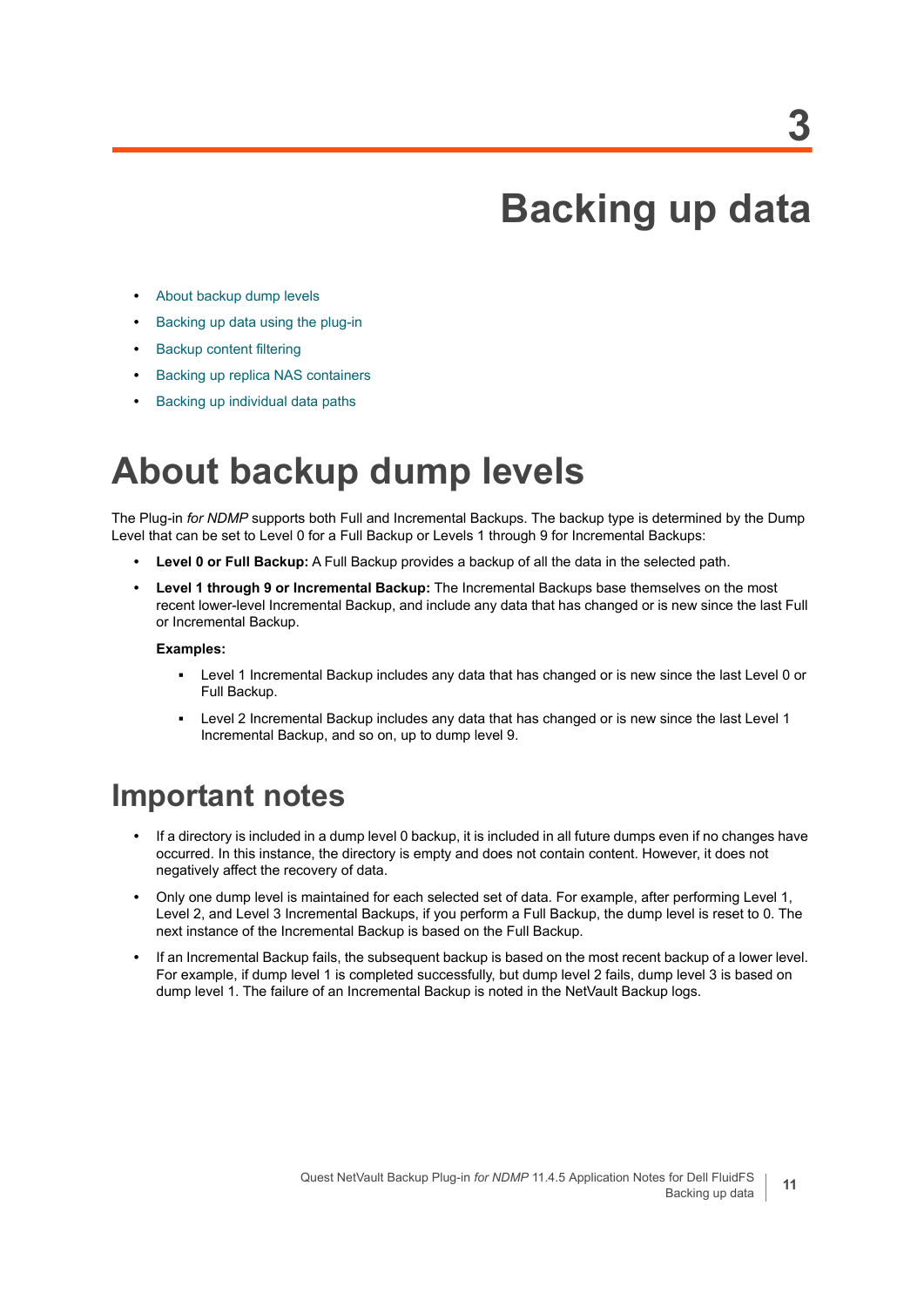## <span id="page-11-0"></span>**Backing up data using the plug-in**

<span id="page-11-1"></span>1 In the Navigation pane, click **Create Backup Job**.

#### $-$  or  $-$

In the Navigation pane, click **Guided Configuration**, and then on the **NetVault Configuration Wizard** page, click **Create Backup Jobs**.

2 In **Job Name**, specify a name for the job.

Assign a descriptive name that lets you easily identify the job for monitoring its progress or restoring data. The job name can contain alphanumeric and nonalphanumeric characters, but it cannot contain non-Latin characters. There is no length restriction. However, a maximum of 40 characters is recommended on all platforms.

- <span id="page-11-2"></span>3 In the **Selections** list, select an existing Backup Selection Set, or complete the following steps to create a set.
	- a Next to the **Selections** list, click **Create New**.
	- b On the **NetVault Backup Selections** page, open the NetVault Backup Server, and then open **NDMP Client**.
	- c To display the **Volumes** node, open the applicable filer in the list of added servers.
	- d Select the data that you want to back up:
		- **▫ Back up all NAS Containers:** Select the **Volumes** node.
		- **▫ Back up individual NAS Containers:** Open the **Volumes** node, and select the NAS Containers that you want to back up.
	- e Click **Save**, and in the **Create New Set** dialog box, type a name for the set.
		- **NOTE:** A set name can contain alphanumeric and nonalphanumeric characters, but it cannot ÷ contain non-Latin characters. On Linux OS, the names can have a maximum of 200 characters. On Windows OS, there is no length restriction. However, a maximum of 40 characters is recommended on all platforms.
	- f To close the dialog box, click **Save**.
- 4 In the **Plugin Options** list, select an existing Backup Options Set, or complete the following steps to create a set.
	- a Next to the **Plugin Options** list, click **Create New**.
	- b Under **NDMP Backup Options**, configure the following settings.

<span id="page-11-3"></span>**Table 1. NDMP Backup Options**

| <b>Option</b>     | <b>Description</b>                                                                                                                                                                                |
|-------------------|---------------------------------------------------------------------------------------------------------------------------------------------------------------------------------------------------|
| <b>Dump Level</b> | Select the type of backup that you want to perform. For a Full Backup, type<br>or select 0. For an Incremental Backup, type or select any level from 1 to 9,<br>based on the previous dump level. |
| Do Direct Backup  | To use Direct Access Recovery (DAR) during restores, leave this check box<br>selected. DAR enables precise tape positioning, which allows quick recovery<br>of individual files.                  |
|                   | Without DAR, the backup saveset is read sequentially to restore files.                                                                                                                            |
| <b>Snapshot</b>   | This variable controls whether a snap shot is taken for the backup.                                                                                                                               |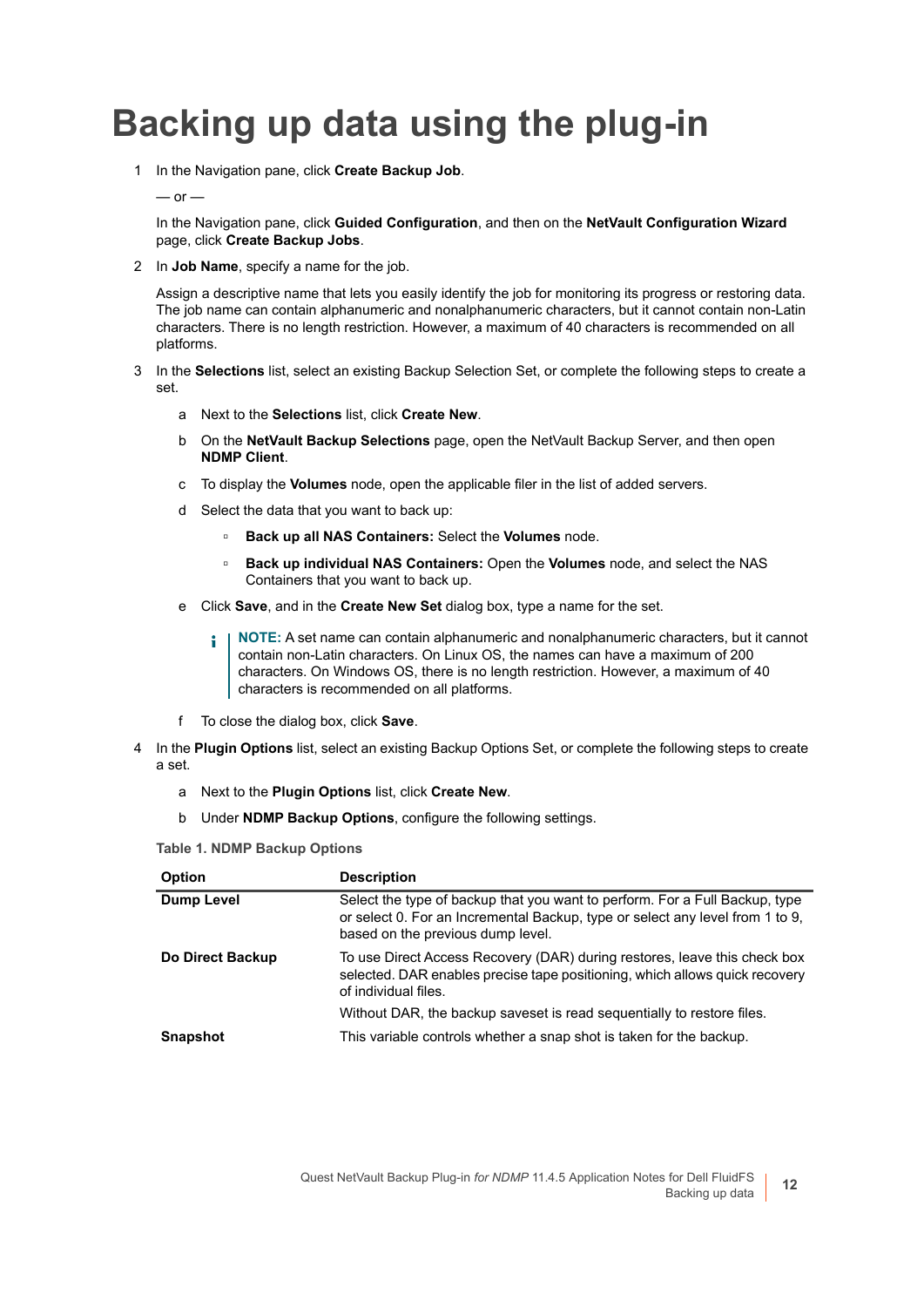### **Table 1. NDMP Backup Options**

| Option                                                | <b>Description</b>                                                                                                                                                                                                                                                                                                                                                                                                                                                                                                                                                                           |
|-------------------------------------------------------|----------------------------------------------------------------------------------------------------------------------------------------------------------------------------------------------------------------------------------------------------------------------------------------------------------------------------------------------------------------------------------------------------------------------------------------------------------------------------------------------------------------------------------------------------------------------------------------------|
| <b>List of Include Paths</b>                          | This environment variable specifies a list of comma-separated paths to be<br>included in the backup operation. The path specified could be a directory or<br>a file. If the path is a directory, all child elements of that directory are<br>included in the backup. Each path specified is relative to the backup root<br>directory (as specified by the FILESYSTEM environment variable) and must<br>start with the "/" character. Each path can be a maximum of 1 K bytes long.<br>The last element of any path can contain a wildcard character ("*") at the<br>beginning or at the end. |
|                                                       | A maximum of 32 paths can be specified.                                                                                                                                                                                                                                                                                                                                                                                                                                                                                                                                                      |
|                                                       | If INCLUDE PATH is specified, SUBTREE NAME must also be specified.<br>If the specified INCLUDE PATH does not exist, the backup fails.                                                                                                                                                                                                                                                                                                                                                                                                                                                        |
| <b>List of Exclude Paths</b>                          | This environment variable specifies a list of comma-separated paths to be<br>excluded in the backup operation. The path specified could be a directory or<br>a file. If the path is a directory, all child elements of that directory are<br>excluded in the backup. Each path specified is relative to the backup root<br>directory (as specified by the FILESYSTEM environment variable) and must<br>start with the "/" character. Each path can be a maximum of 1 K bytes long.<br>The last element of any path can contain a wildcard character ("*") at the<br>beginning or at the end. |
|                                                       | A maximum of 32 paths can be specified.                                                                                                                                                                                                                                                                                                                                                                                                                                                                                                                                                      |
|                                                       | If EXCLUDE_PATH is specified, SUBTREE_NAME must also be specified.                                                                                                                                                                                                                                                                                                                                                                                                                                                                                                                           |
|                                                       | If the exclude path is not within the include path, it is ignored.                                                                                                                                                                                                                                                                                                                                                                                                                                                                                                                           |
| <b>Set Sub Tree Name for</b><br>Include/Exclude Paths | This environment variable must be specified if INCLUDE_PATH or<br>EXCLUDE_PATH is specified. The specified name is used to track the time<br>stamp of the backups at each backup level to handle incremental and<br>differential backups. The environment variable must be a string of no more<br>than 64 characters.                                                                                                                                                                                                                                                                        |
| <b>File and Directory</b><br><b>Exclusion</b>         | Specifies a matching pattern for directory and filenames that are not to be<br>backed up. The environment variable is a list of string separated by comma.<br>Each entry is used to match to nodes encountered during backup. The string<br>can contain an asterisk ("*") as the wildcard character but the asterisk must<br>be the first or last character of the pattern. At most, 32 comma-separated<br>strings are supported.                                                                                                                                                            |
| <b>Save File Information</b>                          | This option allows you to browse individual files and directories while<br>selecting data during restore. You cannot restore individual files and<br>directories if you clear this check box.                                                                                                                                                                                                                                                                                                                                                                                                |
|                                                       | Quest recommends keeping this check box selected.                                                                                                                                                                                                                                                                                                                                                                                                                                                                                                                                            |

c The Plug-in *for NDMP* includes the ability to generate multiple jobs for each container selected in a backup set. Quest recommends that you set the backups to run in parallel so that it is equal to the number of drives (virtual or physical) targeted for the data-protection backup operation.

To run parallel jobs, configure the following settings under **Sub Jobs**.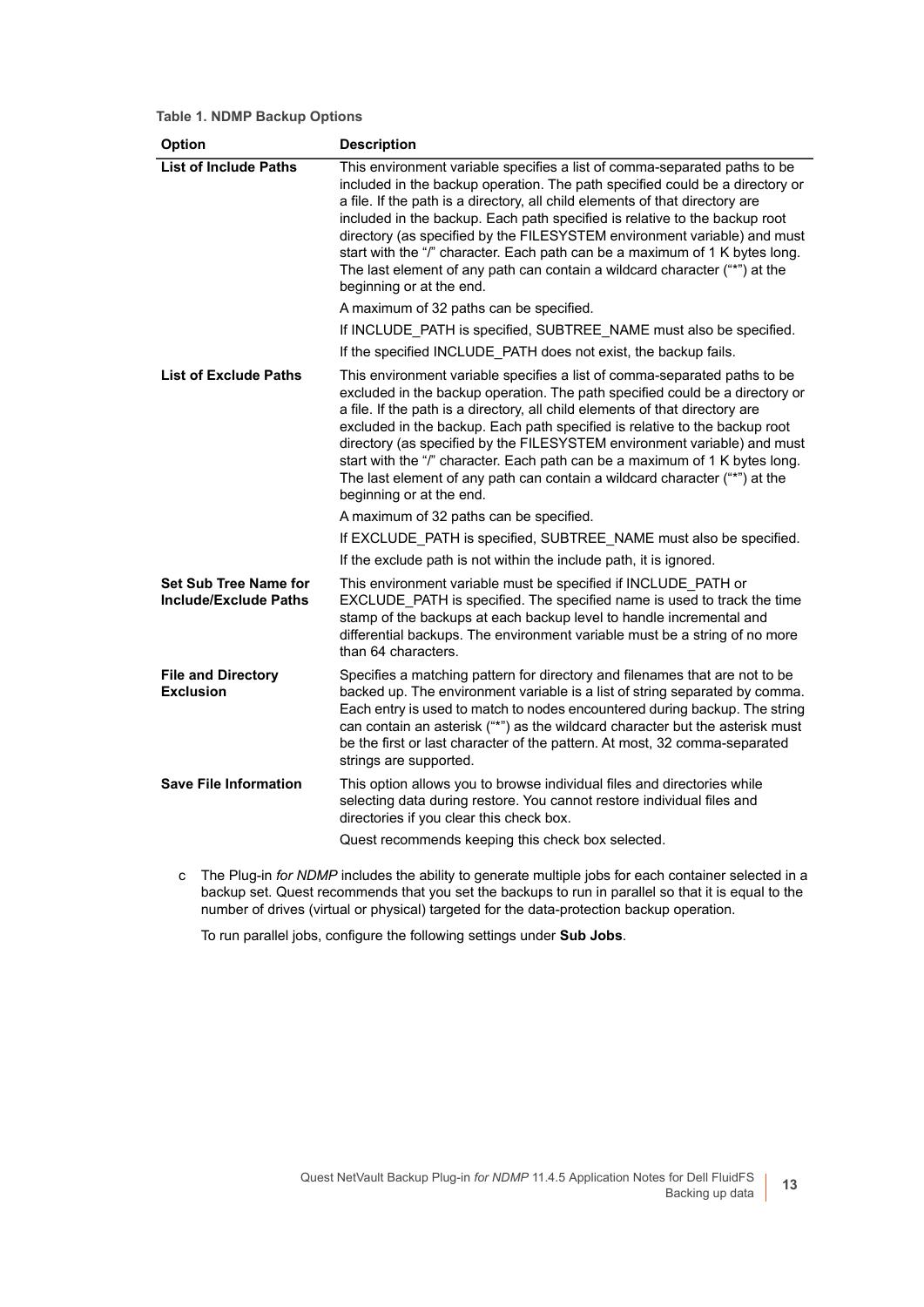<span id="page-13-1"></span>**Table 2. Sub Jobs**

| <b>Option</b>                                                                   | <b>Description</b>                                                                                                                                                                                                                                                                                                                                        |  |
|---------------------------------------------------------------------------------|-----------------------------------------------------------------------------------------------------------------------------------------------------------------------------------------------------------------------------------------------------------------------------------------------------------------------------------------------------------|--|
| <b>Number of Backups to</b><br><b>Run in Parallel</b>                           | Type or select the number of jobs that can run concurrently. The default<br>value is zero. With the default setting, all jobs in parallel, limited only by the<br>availability of drives, network bandwidth, and other resources.                                                                                                                         |  |
|                                                                                 | To achieve the required result, set the same value for each job.                                                                                                                                                                                                                                                                                          |  |
| <b>Delete Auto Generated</b><br>Backup Jobs on<br><b>Completion</b>             | The plug-in creates individual subjobs for each volume included in a backup.<br>If this check box is not selected, all subjobs are listed on the <b>Job Status</b><br>page. This display can create confusion when you try to view the details of<br>the parent job. To include only a single entry for the parent job, leave this<br>check box selected. |  |
| Click Save, and in the Create New Set dialog box, type a name for the set.<br>d |                                                                                                                                                                                                                                                                                                                                                           |  |

- e To close the dialog box, click **Save**.
- <span id="page-13-2"></span>5 Select or create the Schedule Set, Target Set, and Advanced Options Set.

For more information about these sets, see the *Quest NetVault Backup Administrator's Guide*.

<span id="page-13-3"></span>6 To submit the job for scheduling, click **Save & Submit**. You can monitor the job progress from the **Job Status** page and view the logs from the **View Logs** page.

To save the job definition without scheduling it, click **Save**. You can view, edit, or run this job from the **Manage Job Definitions** page. This job is not displayed on the **Job Status** page until you submit it.

For more information about **Job Status**, **View Logs**, and **Manage Job Definitions**, see the *Quest NetVault Backup Administrator's Guide*.

### <span id="page-13-0"></span>**Backup content filtering**

NDMP include and exclude paths add an ability to include or exclude certain paths for NDMP backup and restore operations. While defining a backup using DMA, you can select specific directories from the virtual NAS volume to include in, or exclude from, NDMP backup jobs.

During backup, you can filter the content using the following NDMP environment variables.

- **INCLUDE PATH:** Specifies a list of paths to include. The paths are relative to the backup root.
- **EXCLUDE PATH:** Specifies a list of paths to exclude. The paths are relative to the backup root.
- **EXCLUDE:** Specifies a list of filenames and patterns to exclude.

The NDMP server first examines INCLUDE\_PATH and only traverses to the list of included paths. Then EXCLUDE\_PATH and EXCLUDE are evaluated to further filter the content. The difference between EXCLUDE\_PATH and EXCLUDE is that EXCLUDE\_PATH is applied only at the specified path while EXCLUDE is applied to all elements. For example,

### EXCLUDE: a\* EXCLUDE\_PATH: /home/david/b\*

In this case, all directories and files starting with "a" are excluded. Directories and files under /home/david starting with "b" are excluded.

The EXCLUDE environment variable specifies a name for filtering and a wildcard character at the beginning or end of the pattern. For example, you can specify "\*.o" to filter out all object files during backup. The same rule is applicable to the last path element of INCLUDE\_PATH and EXCLUDE\_PATH. For example, if INCLUDE\_PATH is "/home/a\*", then all directories and files under /home that starts with "a" are backed up.

The NDMP server follows a general rule that prioritizes INCLUDE\_PATH. So, if something is specified by INCLUDE\_PATH, it gets backed up even if EXCLUDE\_PATH or EXCLUDE excludes it. The following are a few examples: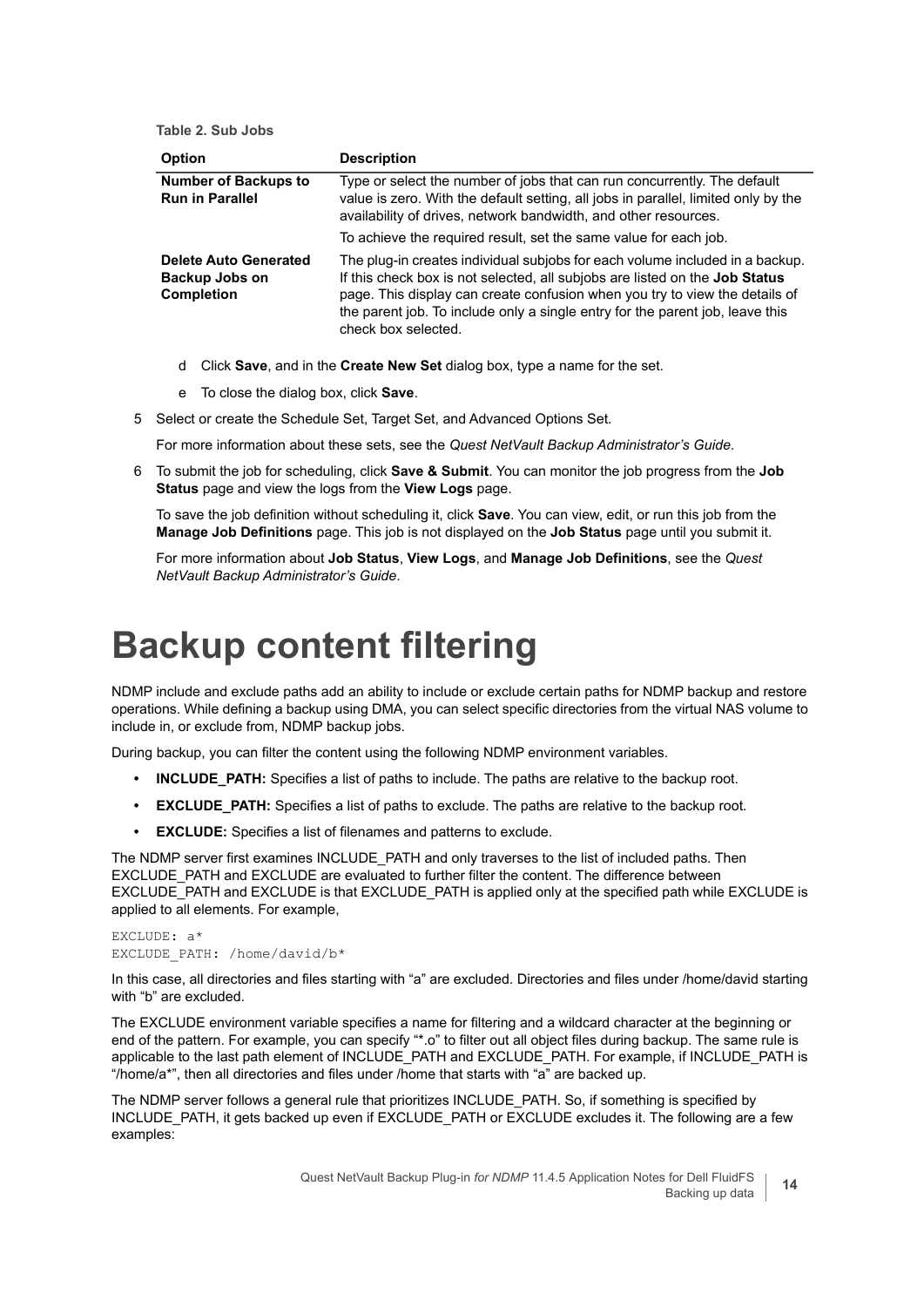### **Example 1**

```
INLCUDE_PATH: /home/david/a*
EXCLUDE_PATH: /home/david
```
In this case, /home/david and all child nodes starting with "a" are backed up even though EXCLUDE\_PATH has excluded /home/david.

#### **Example 2**

```
INLCUDE_PATH: /home/david/a*
EXCLUDE: david
```
In this case, /home/david and all child nodes starting with "a" are backed up even though EXCLUDE has excluded all elements name "david".

#### **Example 3**

```
INLCUDE_PATH: /home/david/a*
EXCLUDE: *c
```
In this case, /home/david and all child nodes starting with "a" are backed up except for child nodes ending with a "c". So "/home/david/aaa" are backed up while "/home/david/abc" are excluded.

#### **Exception**:

There is an exception to the preceding rules. If the last element of a INCLUDE\_PATH does not contain a wildcard character and the named element is a directory, it is backed up no matter what EXCLUDE\_PATH and EXCLUDE is set to. For example,

```
INLCUDE_PATH: /home/david/abc
EXCLUDE: *c
```
In this case, if "/home/david/abc" is a directory, it is backed up even though it matches EXCLUDE's "\*c". However, if "/home/david/abc" is not a directory, it is excluded.

### <span id="page-14-0"></span>**Backing up replica NAS containers**

1 Complete [Step 1](#page-11-1) through [Step 3](#page-11-2) in [Backing up data using the plug-in](#page-11-0).

**NOTE:** The Replicated Container must either be promoted to a Local Container or it must be a Readi. Only Replica Container.

- 2 Next to the **Plugin Options** list, click **Create New**.
- 3 Configure the **Sub Job** options.

For more information, see [Sub Jobs.](#page-13-1)

4 Complete [Step 5](#page-13-2) and [Step 6](#page-13-3) in [Backing up data using the plug-in.](#page-11-0)

### <span id="page-14-1"></span>**Backing up individual data paths**

1 In the Navigation pane, click **Create Backup Job**.

 $-$  or  $-$ 

In the Navigation pane, click **Guided Configuration**, and then on the **NetVault Configuration Wizard** page, click **Create Backup Jobs**.

2 In **Job Name**, specify a name for the job.

Assign a descriptive name that lets you easily identify the job for monitoring its progress or restoring data. The job name can contain alphanumeric and nonalphanumeric characters, but it cannot contain non-Latin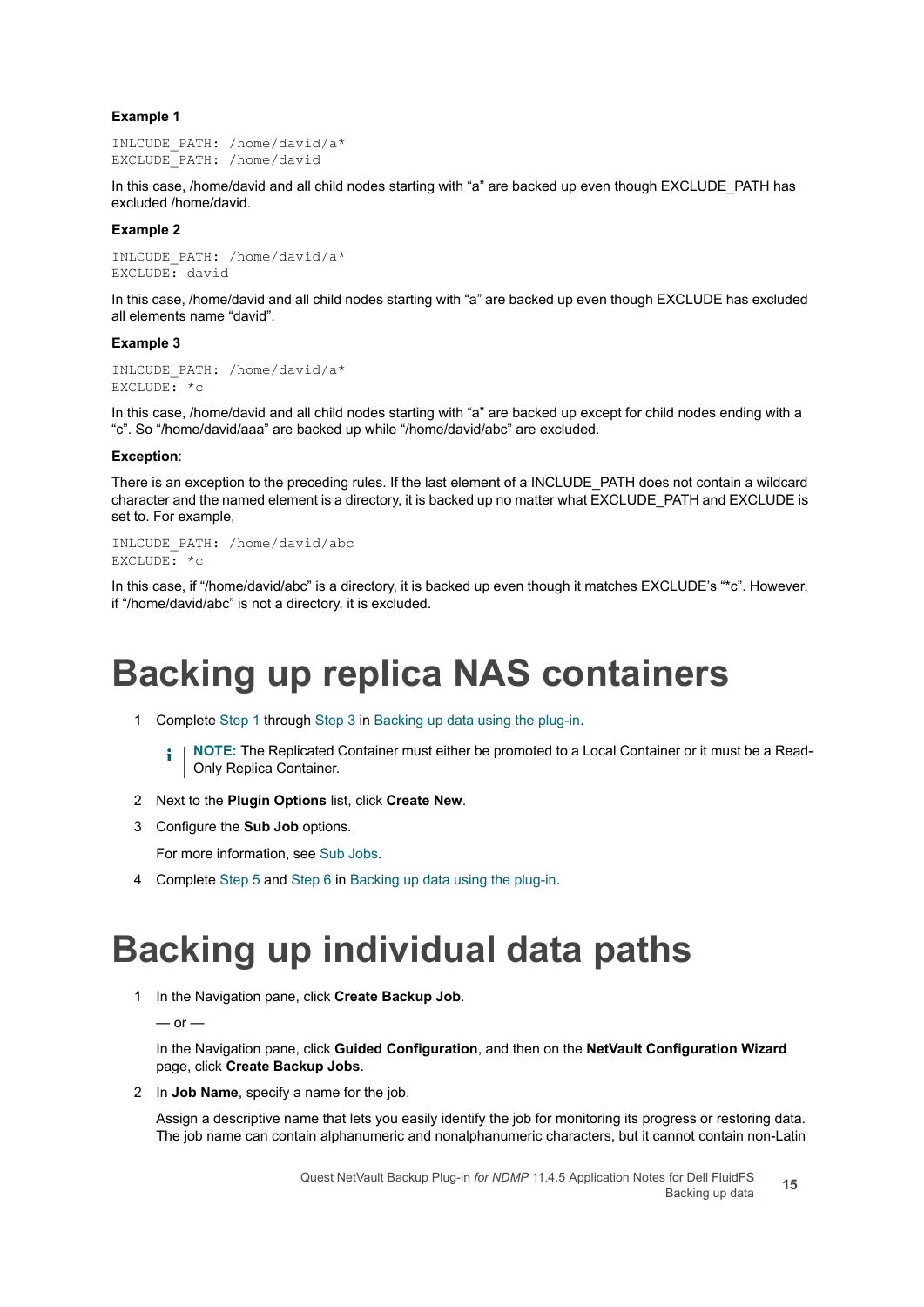characters. There is no length restriction. However, a maximum of 40 characters is recommended on all platforms.

- 3 Next to the **Selections** list, click **Create New**.
- 4 On the **NetVault Backup Selections** page, open the NetVault Backup Server, and then open **NDMP Client**.
- 5 Select the applicable filer, and in the **Actions** list, click **Enter Backup Path**.
- 6 In the **NDMP Backup Request** dialog box, configure the **Directory** option.

Specify the volume or the complete path to the directory that you want to back up. Use the following format to specify the backup path:

/*<NAScontainer>*/*<parentDirectory>*/*<subdirectory>*

### **Example:**

/Vol1/testdata/small/data

- 7 Set the **Dump Level** and the remaining backup options.
- For more information, see [NDMP Backup Options](#page-11-3).
- 8 To save the settings, click **OK**.
- 9 Complete [Step 5](#page-13-2) and [Step 6](#page-13-3) in [Backing up data using the plug-in.](#page-11-0)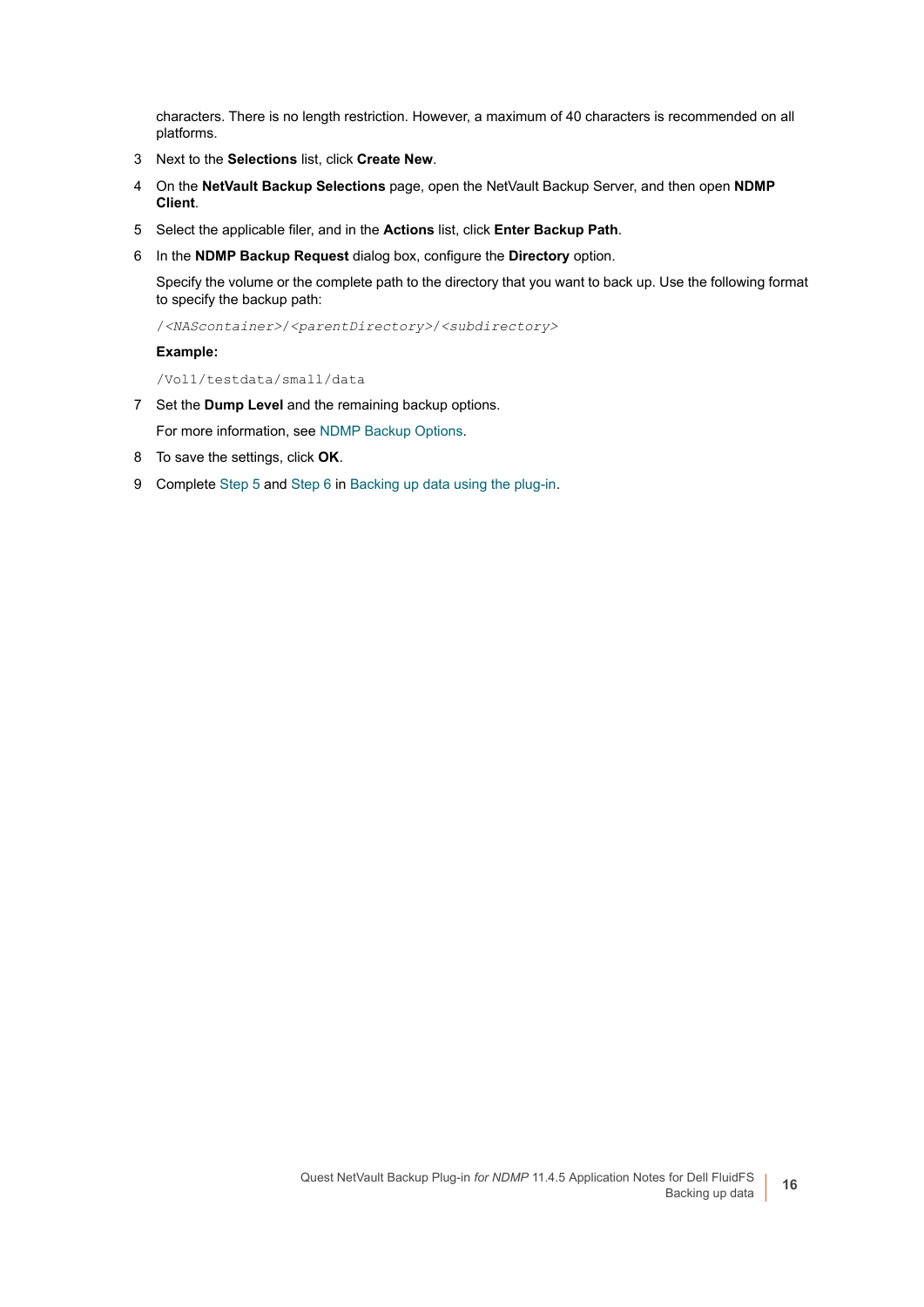## **Restoring data**

- <span id="page-16-0"></span>**•** [Restoring data using the plug-in](#page-16-1)
- **•** [Restoring Incremental Backups](#page-18-0)
- **•** [Renaming or relocating data](#page-18-1)
- **•** [Restoring data to an alternate filer](#page-19-0)
- **•** [Restoring data from or to a Replica NAS Container](#page-19-3)
- **•** [Searching for files in savesets](#page-20-0)
- **•** [Viewing media list](#page-20-1)

## <span id="page-16-1"></span>**Restoring data using the plug-in**

<span id="page-16-2"></span>1 In the Navigation pane, click **Create Restore Job**.

On the **Create Restore Job — Choose Saveset** page, the saveset table provides a list of available savesets. The table shows the saveset name (Job Title and Saveset ID), creation date and time, saveset size, and saveset status.

The saveset status is indicated using the following icons.

| <b>Icon</b> | <b>Description</b>                                      |
|-------------|---------------------------------------------------------|
|             | Saveset is online (all segments are online).            |
|             | Saveset is partially online (some segments are online). |
|             | Saveset is offline (all segments are offline).          |

The saveset list is sorted by creation date (newest to oldest). You can sort the list by one or more columns, as required. The arrowhead next to the column name indicates the sort order.

2 To filter the saveset list, use the following filter options.

| Filter             | <b>Description</b>                                                                     |  |  |
|--------------------|----------------------------------------------------------------------------------------|--|--|
| <b>Client</b>      | Displays savesets created for particular clients. The default selection is Any.        |  |  |
|                    | To use this filter, click the <b>Client</b> box.                                       |  |  |
|                    | In the Choose Client dialog box, select the clients.<br>2                              |  |  |
|                    | 3 To close the dialog box, click <b>OK</b> .                                           |  |  |
| <b>Plugin Type</b> | Displays savesets created using a particular plug-in. The default selection is<br>Any. |  |  |
|                    | To use this filter, click the <b>Plugin Type</b> box.                                  |  |  |
|                    | In the list, select the plug-in.<br>2                                                  |  |  |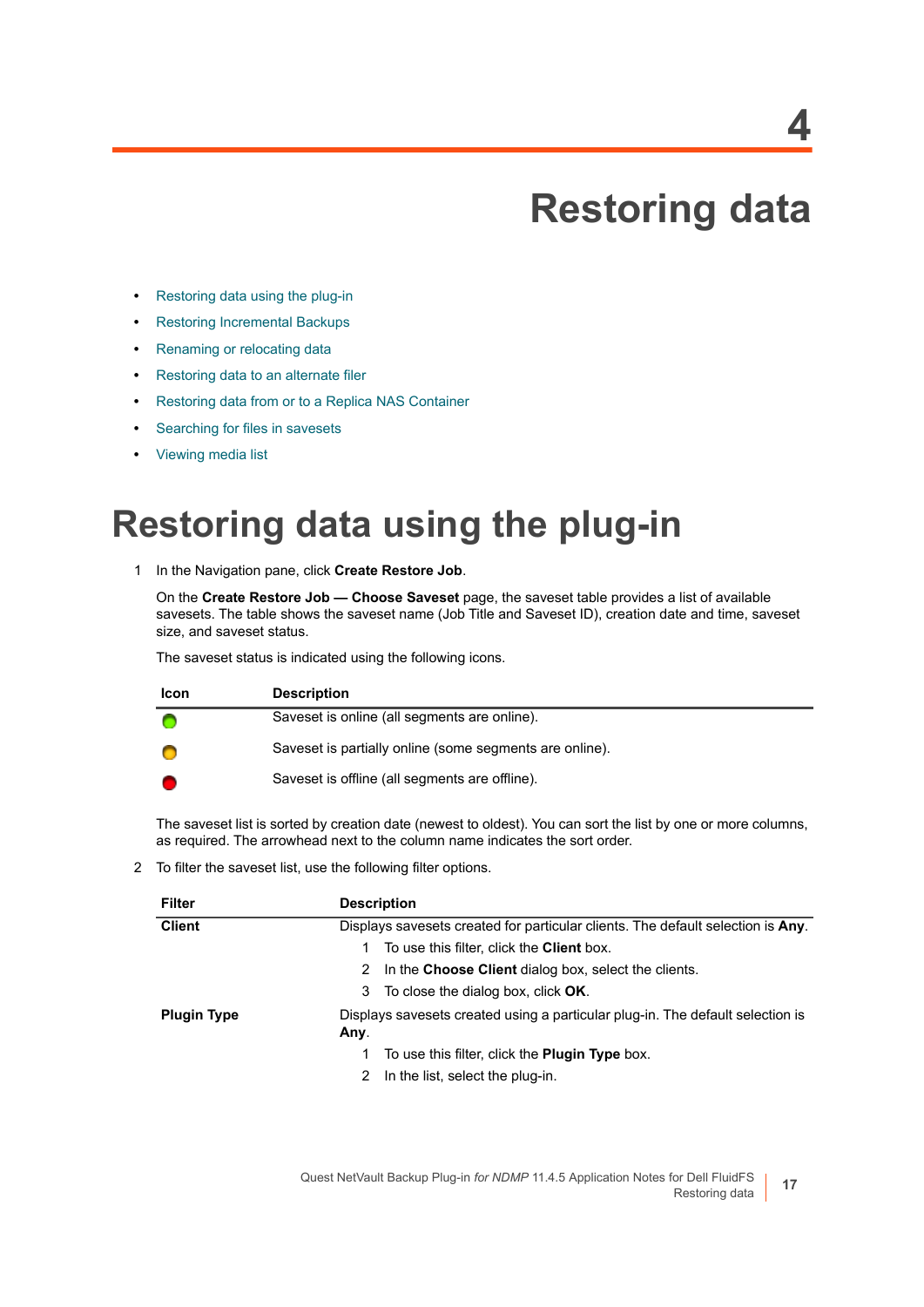| <b>Filter</b> | <b>Description</b>                                                                                    |
|---------------|-------------------------------------------------------------------------------------------------------|
| <b>Date</b>   | Displays savesets created during a specified period. The default selection is<br>Any.                 |
|               | To use this filter, click the <b>Date</b> box.                                                        |
|               | In the list, select the option that you want to use.<br>2                                             |
|               | The available options are Last 24 hours, Last Week, Last Month, Last<br>6 Months, Last Year, and Any. |
| Job           | Displays savesets created for particular jobs. The default selection is Any.                          |
|               | To use this filter, click the <b>Job</b> box.                                                         |
|               | In the Choose Job dialog box, select the jobs.<br>2                                                   |
|               | To close the dialog box, click <b>OK</b> .<br>3                                                       |

3 Select the saveset that you want to use, and click **Next**.

When you select a saveset, the following details are displayed in the **Saveset Information** area: job ID number, job title, tag, server name, client name, plug-in name, saveset date and time, retirement setting, Incremental Backup or not, archive or not, and saveset size.

- <span id="page-17-0"></span>4 On the **Create Selection Set** page, select the data that you want to restore:
	- **▪ Restore entire saveset**: Select the root node.
	- **▪ Restore individual files and directories:** Select the target files and directories in the selections tree. The selections tree can only be browsed if the **Save File Information** option was selected during backup.
	- **i** | NOTE: If you omit child-level items after selecting the parent node, the job fails. To perform selective restores, open the parent node, and select each item that you want to restore.
- <span id="page-17-2"></span><span id="page-17-1"></span>5 Click **Edit Plugin Options**, and configure the following settings.

| <b>Option</b>                   | <b>Description</b>                                                                                                                                                                                                                                                                              |
|---------------------------------|-------------------------------------------------------------------------------------------------------------------------------------------------------------------------------------------------------------------------------------------------------------------------------------------------|
| <b>NDMP Server</b>              | This option specifies the target filer name. It is only required when you want<br>to restore data to an alternate filer. By default, it is set to the name of the<br>original filer from which the data was backed up. Do not change the NDMP<br>Server while restoring data to the same filer. |
| <b>Direct Access Restore</b>    | Select the appropriate DAR mode from the following:                                                                                                                                                                                                                                             |
| <b>Mode</b>                     | Use Direct Access Restore if Possible: To perform a direct-access<br>$\bullet$<br>restore if the backup was direct and the mover and data server can<br>complete a direct-access restore, select this option. If these<br>conditions are not met, a nondirect access restore is performed.      |
|                                 | Use Direct Access Restore by Recovering Individual Files: To<br>٠<br>restore a directory and its file contents, select this option. When you<br>use this option, empty directories in the saveset are ignored.                                                                                  |
|                                 | You must select this option if any item was omitted during data<br>selection; otherwise, the restore job fails.                                                                                                                                                                                 |
|                                 | <b>Only Do Direct Access Restore:</b> To force a direct-access restore,<br>٠<br>select this option. It can be only used if the backup was direct and the<br>mover and data server can complete a direct-access restore;<br>otherwise, the restore job fails.                                    |
|                                 | Never Do Direct Access Restore: To perform a standard nondirect-<br>access restore, select this option.                                                                                                                                                                                         |
| <b>Overwrite Existing Files</b> | If you do not want to overwrite the existing files, clear this check box.                                                                                                                                                                                                                       |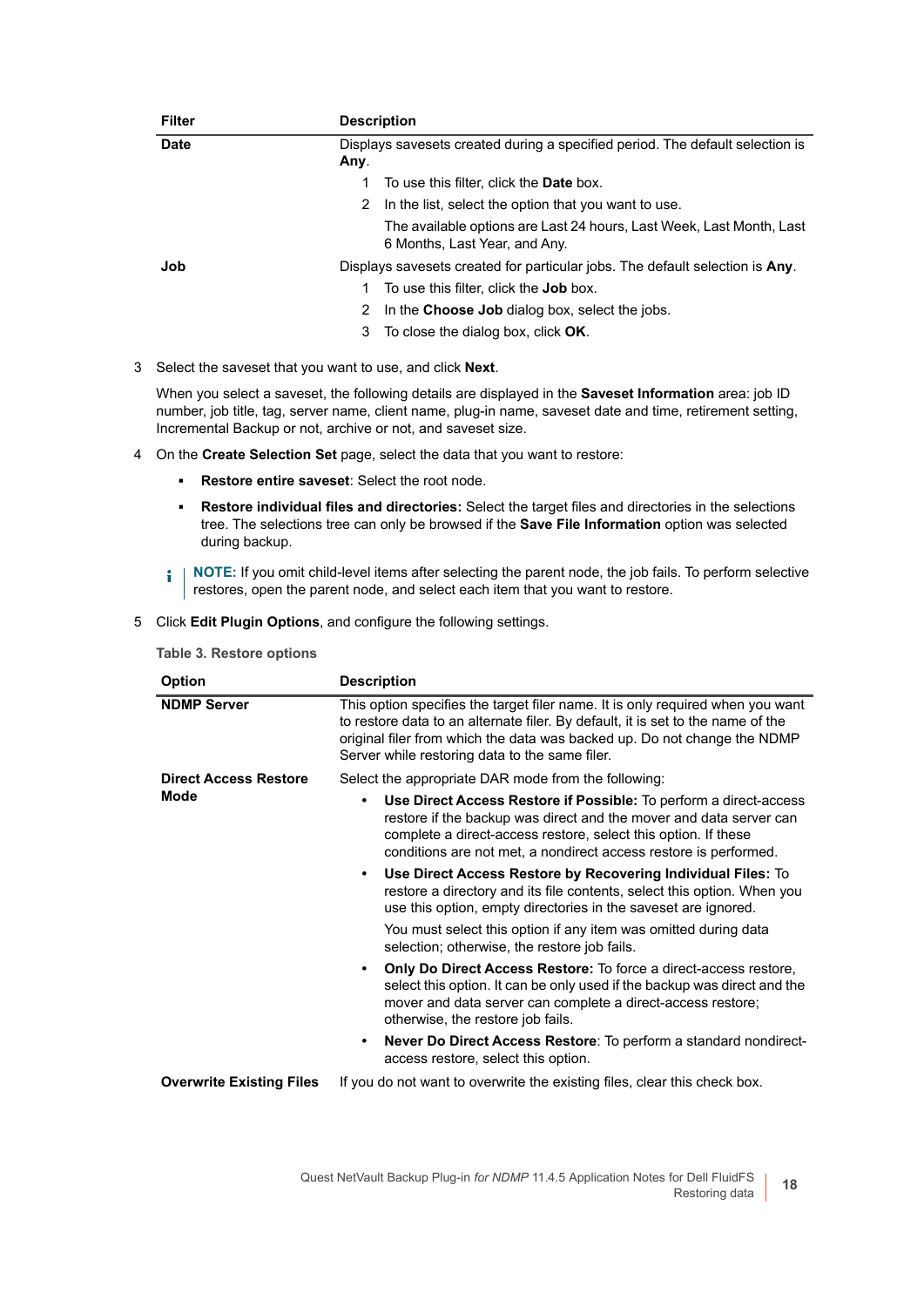#### **IMPORTANT:**  i

- **•** When individual files are selected for a direct-access restore, their parent-level directory permissions are not restored.
- **•** When running a direct-access restore, NetVault Backup organizes the restore requests into groups of 1024 files at a time. When a restore job consists of more than 1024 total files, multiple restore requests are issued. So, multiple log entries are displayed for the job.
- <span id="page-18-4"></span>6 To save the settings, click **OK**, and then click **Next**.
- 7 In **Job Name**, specify a name for the job.

Assign a descriptive name that lets you easily identify the job for monitoring its progress. The job name can contain alphanumeric and nonalphanumeric characters, but it cannot contain non-Latin characters. There is no length restriction. However, a maximum of 40 characters is recommended on all platforms

In the **Target Client** list, the client from which data was backed up is selected by default. Do *not* change this setting.

8 Select or create the Schedule Set, Restore Source Set, and Advanced Options Set.

For more information about these sets, see the *Quest NetVault Backup Administrator's Guide*.

<span id="page-18-2"></span>9 To submit the job for scheduling, click **Submit**.

You can monitor the job progress from the **Job Status** page and view the logs from the **View Logs** page. For more information about these functions, see the *Quest NetVault Backup Administrator's Guide*.

## <span id="page-18-0"></span>**Restoring Incremental Backups**

The incremental restores build on each other. To restore an Incremental Backup, you must have all the backups from Level-0 through the last backup in the backup sequence that you want to restore.

1 Restore the Full or Level 0 Backup.

For more information, see [Restoring data using the plug-in](#page-16-1).

2 Restore each Incremental Backup in the backup sequence, starting with the lowest-level backup and going to the last backup that you want to restore (that is, in the same order in which they were created).

For each dump level, follow the steps outlined in [Restoring data using the plug-in.](#page-16-1)

**IMPORTANT:** All NDMP backups are effectively snapshots of the volume. When you restore a dump level in f an increment series, it restores all the data in the saveset. At the same time, it deletes the files present on the filer, but not available in that saveset. Thus, it reconstructs the subtree as it was at the time of backup.

## <span id="page-18-1"></span>**Renaming or relocating data**

When restoring a backup, you can rename the directories to create a copy of the data instead of overwriting of the existing versions. You can also relocate the data to a different volume. This procedure can be useful if the original volume is down or if you are dealing with limited bandwidth or capacity.

**NOTE:** This feature is only available to savesets that were created with the **Save File Information** option. $\mathbf{i}$ 

### *To rename or relocate data during restore:*

- 1 Complete [Step 1](#page-16-2) through [Step 4](#page-17-0) in [Restoring data using the plug-in](#page-16-1)
- <span id="page-18-3"></span>2 Select the volume that you want to rename, and in the **Actions** list, click **Rename**.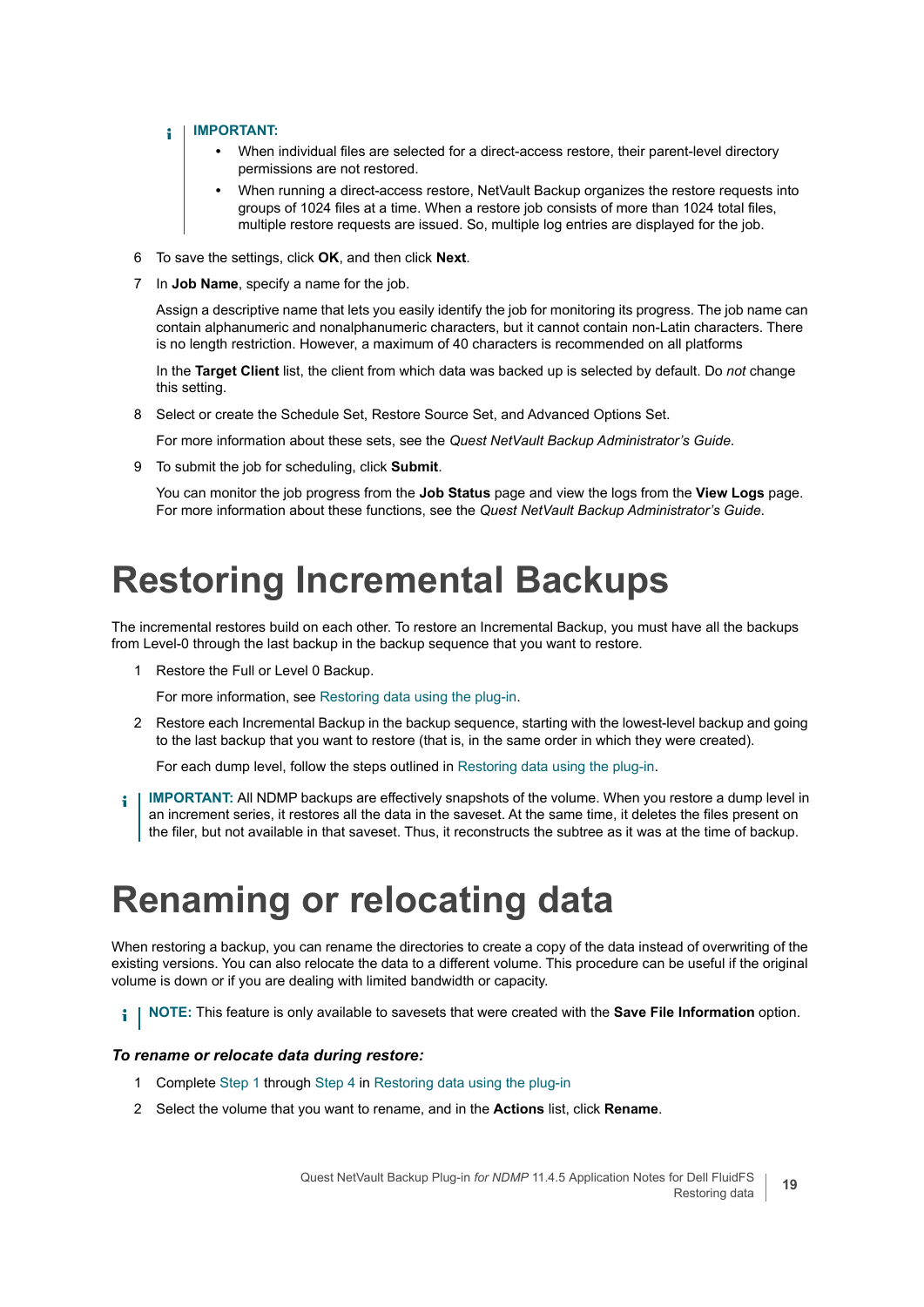- <span id="page-19-4"></span>3 In the **Restore Rename** dialog box, provide the following information:
	- **▪** To rename a file or directory, type the new name.
	- **▪** To relocate the item to a different volume, type the volume name. You can also rename while relocating by specifying a new path. The volume to which you are relocating must exist.

Click **OK** to close the dialog box.

After you close the dialog box, the plug-in updates the corresponding node in the selections tree to display the new name and location for the file or directory.

4 Complete [Step 5](#page-17-1) through [Step 9](#page-18-2) in [Restoring data using the plug-in](#page-16-1).

## <span id="page-19-0"></span>**Restoring data to an alternate filer**

To relocate a backup to an alternate filer, use the following procedure. This procedure can be useful during a server migration or disaster recovery operation.

### <span id="page-19-1"></span>**Prerequisites**

Before you start the restore procedure, add the target filer to the plug-in. For more information, see the *Quest NetVault Backup Plug-in for NDMP User's Guide*.

### <span id="page-19-2"></span>**Restore procedure**

- 1 Complete [Step 1](#page-16-2) through [Step 4](#page-17-0) in [Restoring data using the plug-in](#page-16-1).
- 2 To rename or relocate data during restore, complete [Step 2](#page-18-3) and [Step 3](#page-19-4) in [Renaming or relocating data.](#page-18-1)
- 3 Click **Edit Plugin Options**, and in the **NDMP Server box**, type the name of the target filer.
- 4 Select the appropriate DAR method. For more information about the available options, see [Restore](#page-17-2)  [options.](#page-17-2)
- 5 Complete [Step 6](#page-18-4) through [Step 9](#page-18-2) in [Restoring data using the plug-in](#page-16-1).

## <span id="page-19-3"></span>**Restoring data from or to a Replica NAS Container**

You can use the Plug-in *for NDMP* to restore data from or to a Replica NAS Container.

**•** To restore data from a Replica NAS Container, restore the data to a regular NAS Container, but verify that you select the Rename option.

For more information, see [Renaming or relocating data](#page-18-1).

**i** | NOTE: If you do not select the Rename option, the restore job fails because the Replica NAS containers are read-only.

**•** To restore data to a Replica NAS Container, promote it to a Local Container, and then submit the restore job.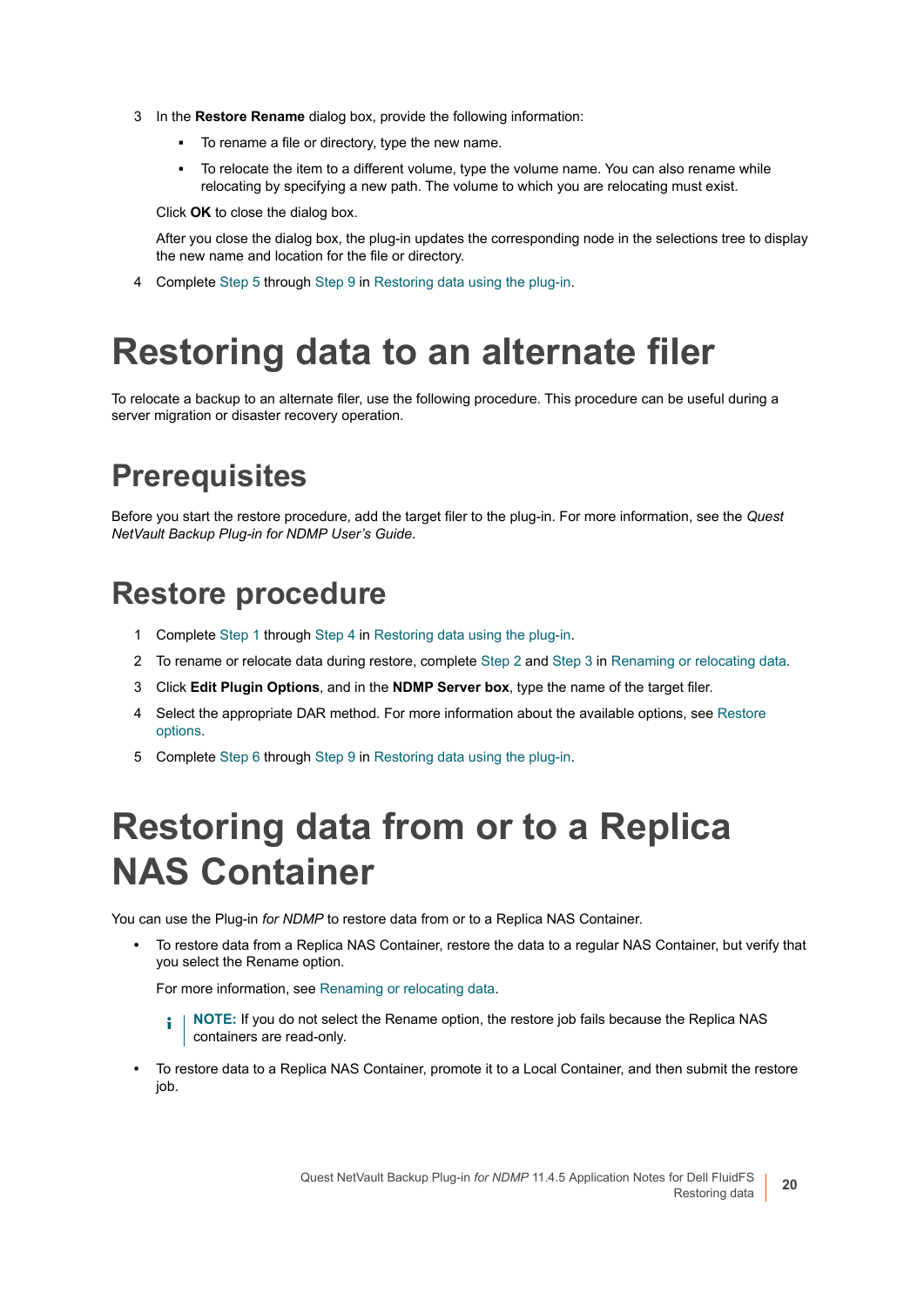# <span id="page-20-0"></span>**Searching for files in savesets**

The **Search** option on the **Create Restore Job — Choose Saveset** page allows you to find specific files or data items without opening any savesets or browsing through their contents. You can use filenames or regular expressions to find the data items that you want to restore.

- 1 On the **Create Restore Job Choose Saveset** page, click **Search**.
- 2 In the **Search for files in savesets** dialog box, configure the following options:
	- **Search String:** Type the search string.
	- **▪ Regular expression search:** To use POSIX (Portable Operating System Interface for Unix) regular expressions in the **Search String** box, select this check box.
	- **▪ Case sensitive:** To perform a case-sensitive search, select this check box.
- 3 Click **Search**. On the **Search Results** page, you can view the savesets that contain the specified files or data items.
- 4 Select the items you want to restore. You can only restore items from one saveset. Click **Next**.
- 5 Complete [Step 5](#page-17-1) through [Step 9](#page-18-2) in [Restoring data using the plug-in](#page-16-1).

## <span id="page-20-1"></span>**Viewing media list**

The **Media List** option on the **Create Restore Job — Choose Saveset** page lets you view information about the media items used to store a backup. You can view details about the data segments and index segments for a backup.

- 1 On the **Create Restore Job Choose Saveset** page, select the applicable saveset.
- 2 In the **Saveset Information** area, click **Media List**.

In the dialog box that is displayed, you can view the following details:

- **▪ Backup size:** This area shows the total size of the saveset in number of bytes
- **Data segment table:** This table shows information about the media items that contain the data segments. You can view the following details: media label, media group label, stream ID, starting byte number, ending byte number, and media location
- **Index segment table:** This table shows information about the media items that contain the index segments. You can view the media label and media location.
- 3 To close the dialog box, click **Close**.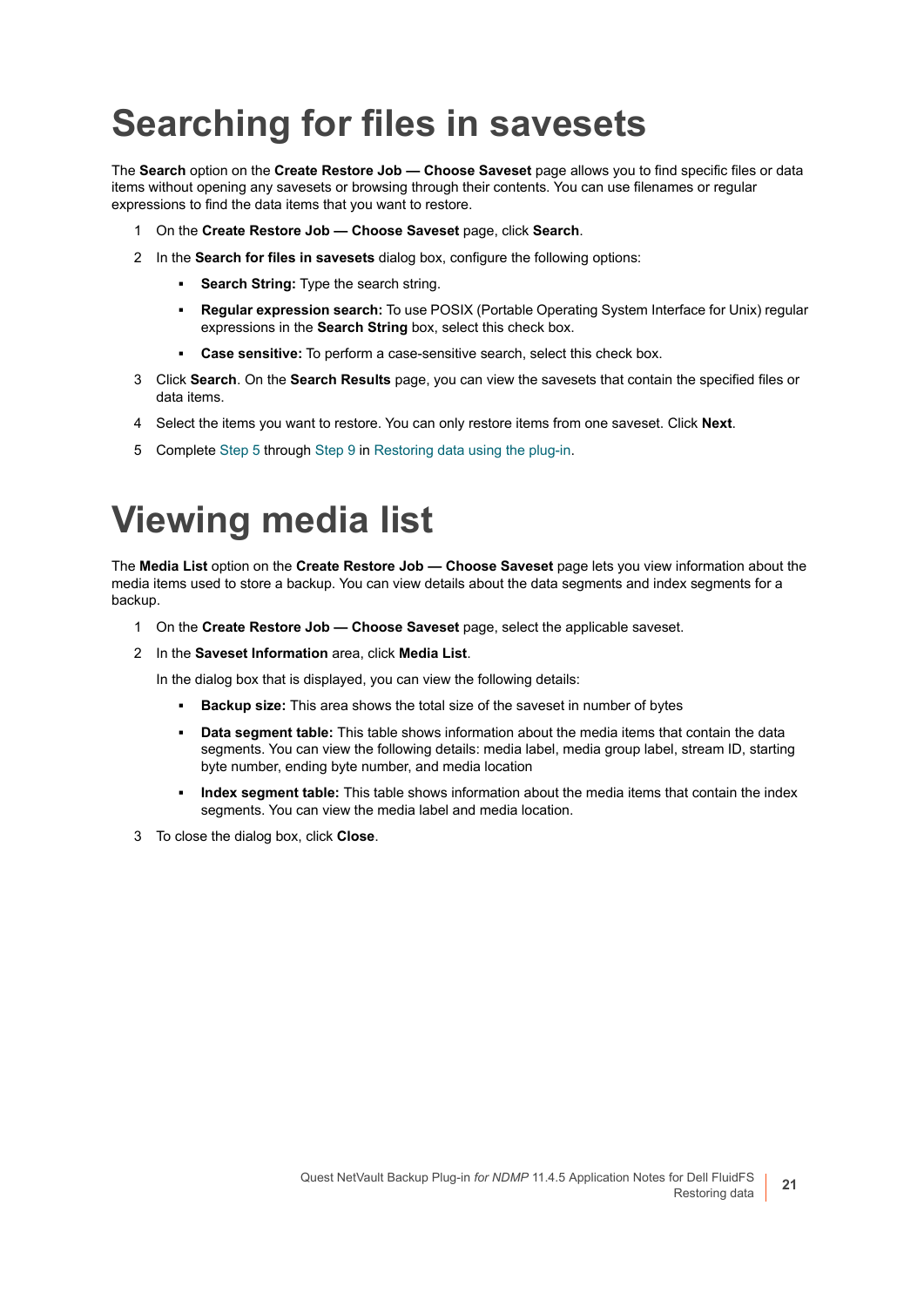**A**

# **Troubleshooting**

<span id="page-21-0"></span>**•** [Common errors](#page-21-1)

## <span id="page-21-1"></span>**Common errors**

The following is a list of some common errors and their solution.

**Table 4. Troubleshooting**

| <b>Description</b>                                                                                                                     | Symptom                                                                                                                                        | <b>Solution</b>                                                                                                                                                                                                                                                                                                                                                                                                                                                              |
|----------------------------------------------------------------------------------------------------------------------------------------|------------------------------------------------------------------------------------------------------------------------------------------------|------------------------------------------------------------------------------------------------------------------------------------------------------------------------------------------------------------------------------------------------------------------------------------------------------------------------------------------------------------------------------------------------------------------------------------------------------------------------------|
| The NetVault Backup Service fails to<br>start on a Windows-based NetVault<br>Backup Server.                                            | <b>Check the Windows Event Viewer</b><br>for the following message:<br><b>PDT FATAL: lock file</b><br>"postmaster.pid" already exists          | NetVault Backup cannot start if the<br>PostgreSQL database that is used<br>to store the system data does not<br>start.<br>To correct this issue, delete the<br>" <b>postmaster.pid</b> " file from the<br>location referenced in the log and                                                                                                                                                                                                                                 |
|                                                                                                                                        |                                                                                                                                                | restart the NetVault Backup Server.                                                                                                                                                                                                                                                                                                                                                                                                                                          |
| After restarting the machine, the<br>NetVault Backup Service sometimes<br>fails to start on a Windows-based<br>NetVault Backup Server. | <b>Check the Windows Event Viewer</b><br>for the following message:<br>FATAL: could not create any TCP/IP<br>sockets " for a PostgreSQL source | NetVault Backup cannot start if the<br>PostgreSQL database that is used<br>to store the system data does not<br>start.<br>To correct this issue, start the Task<br>Manager, and click <b>Show</b><br>processes from all users. You can<br>see multiple instances of<br>postgres32.exe running on the<br>system. To remove all instances of<br>postgres32.exe, select any<br>instance of this process, and click<br><b>End Process. Start the NetVault</b><br>Backup Service. |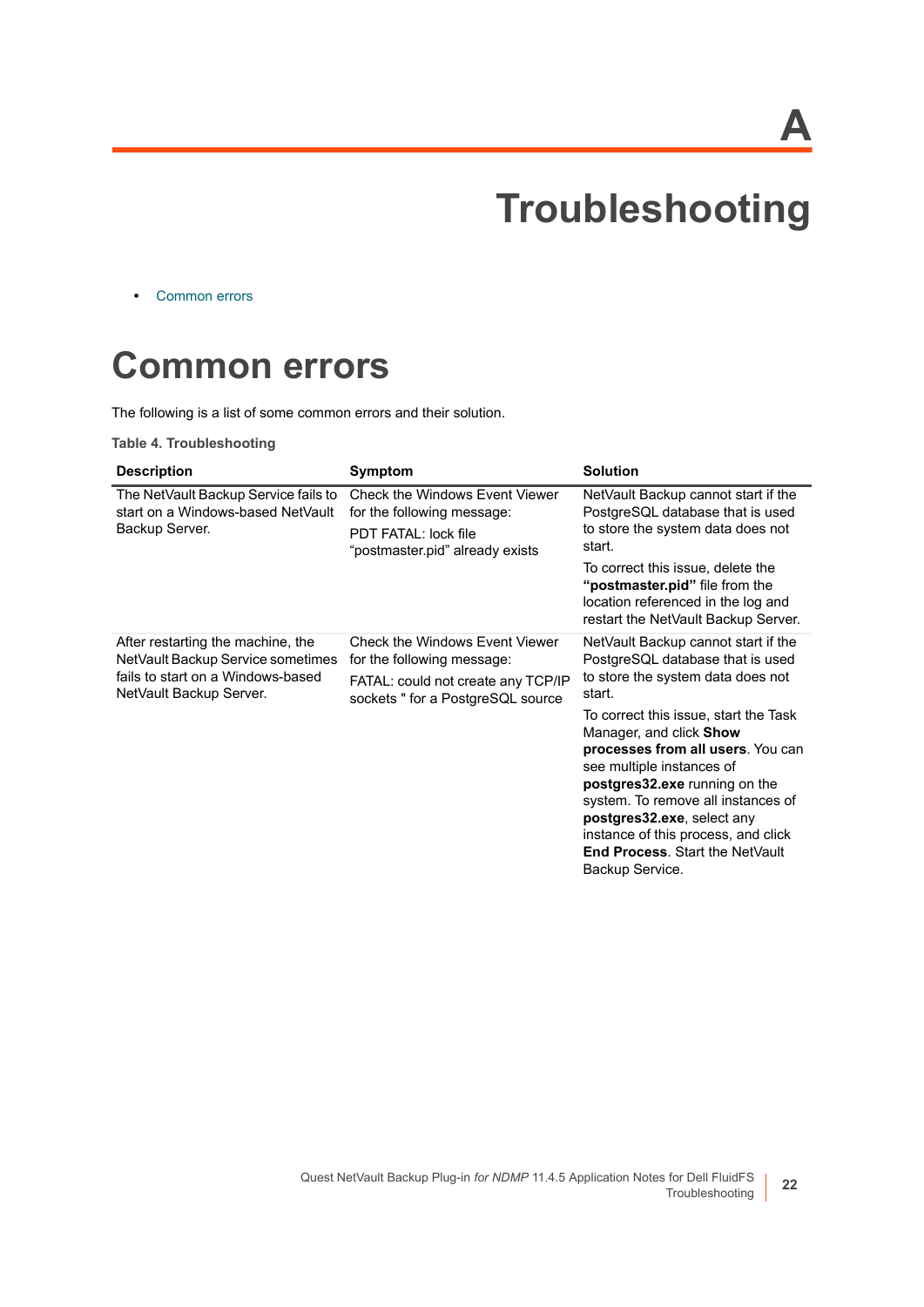**Table 4. Troubleshooting**

| <b>Description</b>                                                                                                                                                                                           | Symptom                                                                                                                                                                                                                                                         | <b>Solution</b>                                                                                                                            |
|--------------------------------------------------------------------------------------------------------------------------------------------------------------------------------------------------------------|-----------------------------------------------------------------------------------------------------------------------------------------------------------------------------------------------------------------------------------------------------------------|--------------------------------------------------------------------------------------------------------------------------------------------|
| The NetVault Backup Service starts,<br>and then stops immediately on a<br>Linux-based machine.                                                                                                               | No error messages are displayed.                                                                                                                                                                                                                                | This issue can occur if the Postgres<br>service cannot resolve the host<br>name <b>localhost</b> , and fails to start.                     |
|                                                                                                                                                                                                              |                                                                                                                                                                                                                                                                 | Check the /etc/hosts file, and if the<br>file does not contain an entry for<br>localhost, add the entry.                                   |
| While restoring a Full Backup for a<br>volume that maintains an existing<br>clusterConfig folder and for which.<br>the Overwrite Existing Files option<br>is not selected (the default), an error<br>occurs. | Check the NetVault Backup logs for<br>the following message:                                                                                                                                                                                                    | To correct this issue, do either of the<br>following:                                                                                      |
|                                                                                                                                                                                                              | Error 2017/06/01<br>23:38:06 493 Data<br>Plugin AUTOINT9 NDMP:<br>ERROR 0:<br>ERROR: /mnt/backup/v6vol2/.clust<br>erConfig/backup/c413ec4b-13e7-<br>4ab8-87e6-<br>28c53b478b65@3688372308 0/.B<br>ackupIndex0/.BackupIndex0<br>already exists, not overwriting. | Delete the .clusterConfig<br>$\bullet$<br>folder, and then run the<br>restore job again.                                                   |
|                                                                                                                                                                                                              |                                                                                                                                                                                                                                                                 | Select the Overwrite<br><b>Existing Files option for the</b><br>restore job to ensure that the<br>folder and its files are<br>overwritten. |